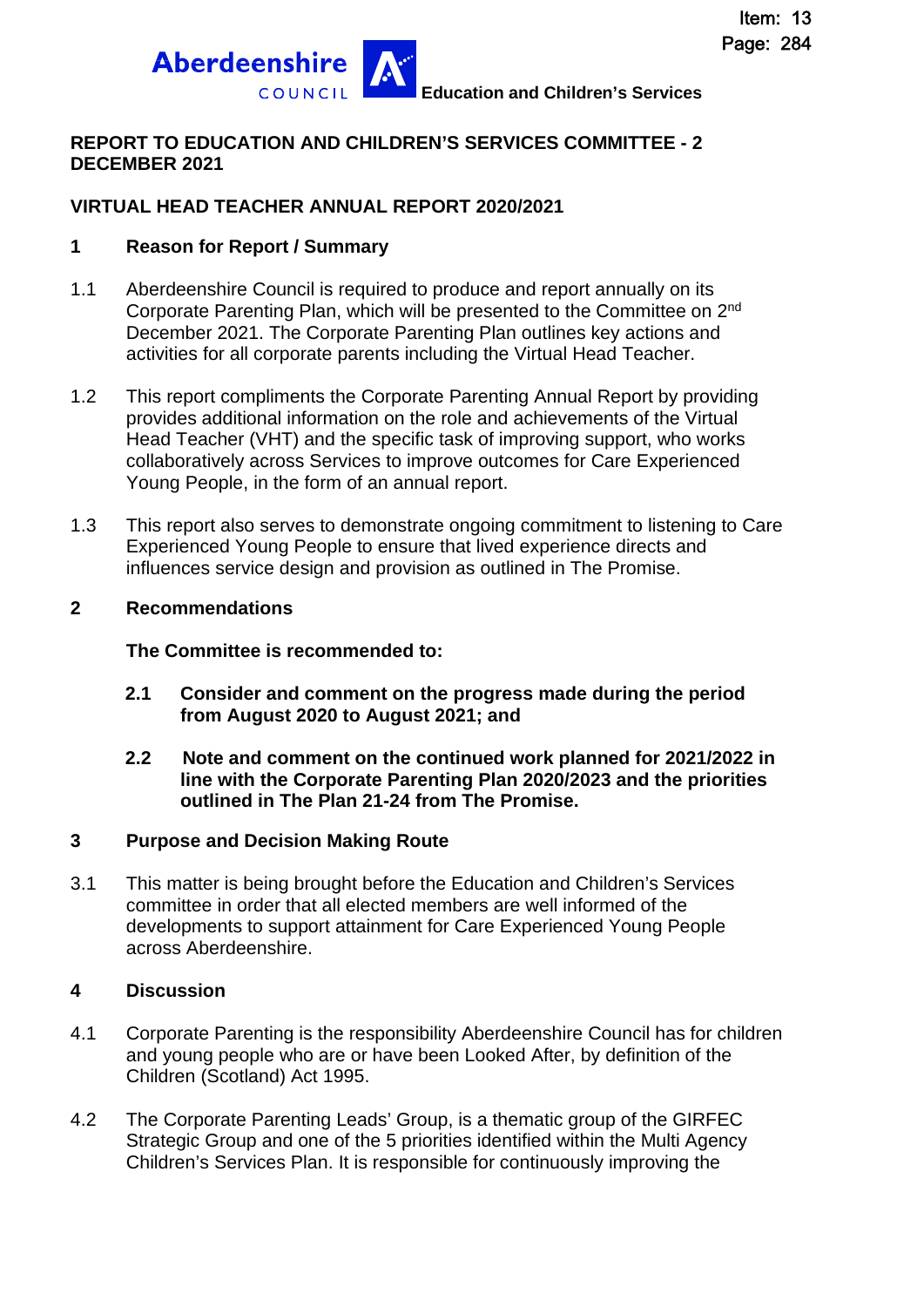service experience of Looked After Children, young people and care leavers, and Care Experienced Young People (CEYP).

- 4.3 The Group is committed to responding to the challenges faced by Care Experienced Young People to improve outcomes for this group. The work is underpinned by the priorities of Getting it Right for Every Child.
- 4.4 Education and Children's Services has been tracking the attainment of Care Experienced Young People for several years and reports on this annually as part of a suite of performance indicators. Whilst Aberdeenshire performs well in this area, Care Experienced Young People remain behind their peers in terms of attainment and positive destinations, and it is vital that we continue in our efforts to bridge this attainment gap.
- 4.5 In February 2020, The Independent Care Review was published. Over 5,500 people were listened to and discovered change was needed across Scotland to make sure that all children in Scotland are "loved, safe and respected". Findings from the review have led to The Plan, which will be phased across ten years with Plan 21-24 as the first phase.
- 4.6 Children's rights are legally protected in Scotland. The United Nations Convention on the Rights of the Child (UNCRC) was incorporated into Scottish law in 2021. As a local authority we must take steps to respect and uphold children's rights when making decisions about their lives.
- 4.7 The Scottish Government have continued to provide local authorities with a funding grant to provide targeted and focused support for Care Experienced Children and Young People to improve their educational outcomes.
- 4.8 From the Scottish Government grant, alongside the post of Virtual Head Teacher, this has also funded for 2020/2021 MCR Pathways Programme to five Academies, a mentoring programme to support care experienced pupils and those who are identified as vulnerable according to government guidelines for the funding criteria.

### **5 Council Priorities, Implications and Risk**

- 5.1 This report helps deliver the Strategic Priorities "Education" and "Health and Wellbeing" within the Pillar "Our People".
- 5.2 This report also helps deliver against Aberdeenshire Children's Services Plan Priority – Corporate Parenting.
- 5.3 The table below shows whether risks and implications apply if the recommendations are agreed.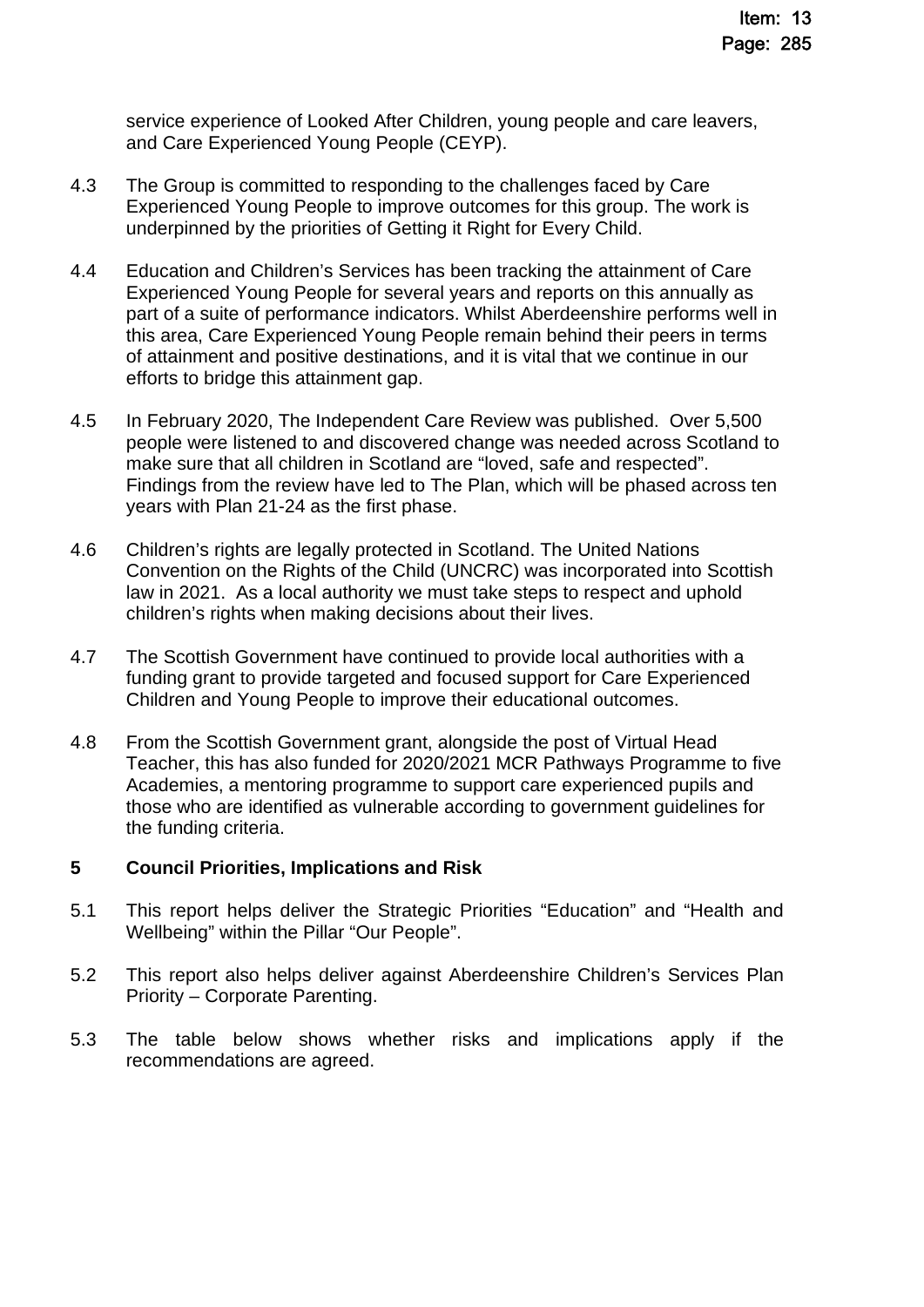| <b>Subject</b>                | <b>Yes</b>      | <b>No</b> | N/A |
|-------------------------------|-----------------|-----------|-----|
| Financial                     |                 | X         |     |
| <b>Staffing</b>               |                 | X         |     |
| Equalities and Fairer<br>Duty | X               |           |     |
| Scotland                      | IIA attached as |           |     |
|                               | Appendix 2      |           |     |
| Children and Young People's   | X               |           |     |
| <b>Rights and Wellbeing</b>   | IIA attached as |           |     |
|                               | Appendix 2      |           |     |
| Climate<br>Change<br>and      |                 | X         |     |
| Sustainability                |                 |           |     |
| <b>Health and Wellbeing</b>   |                 | X         |     |
| <b>Town Centre First</b>      |                 | X         |     |

- 5.4 There are no staffing implications.
- 5.5 In terms of finance, Aberdeenshire Council has been granted the following by the Scottish Government for the specific use of improving attainment. **Appendix 1** set out how funding has been used for 2020/21.

| 2018/19 | £220,000 |
|---------|----------|
| 2019/20 | £328,000 |
| 2020/21 | £324,000 |
| 2021/22 | £338,000 |

5.6 An integrated impact assessment has been carried out as part of the development of the proposals set out above. It is included as **Appendix 2** and there is a positive impact as follows:

Through strong collaborative working across partners, care experienced young people will experience improved attainment, positives destinations and improved wellbeing.

5.7 The following Risks have been identified as relevant to this matter on a Corporate Level:

ACORP005- Working with other organisations. ACORP007- Social Risk *[Corporate Risk Register](https://www.aberdeenshire.gov.uk/media/26308/corporaterisks.pdf)* 

The following Risks have been identified as relevant to this matter on a Strategic Level:

ECSSR001- To have better integrated working arrangements within ECS in pursuit of improved outcomes for children and young people. ECSSR002- To secure continuous improvement in outcomes for children and young people.

*[Link to risk register page on website](https://www.aberdeenshire.gov.uk/council-and-democracy/about-us/plans-and-reports/)*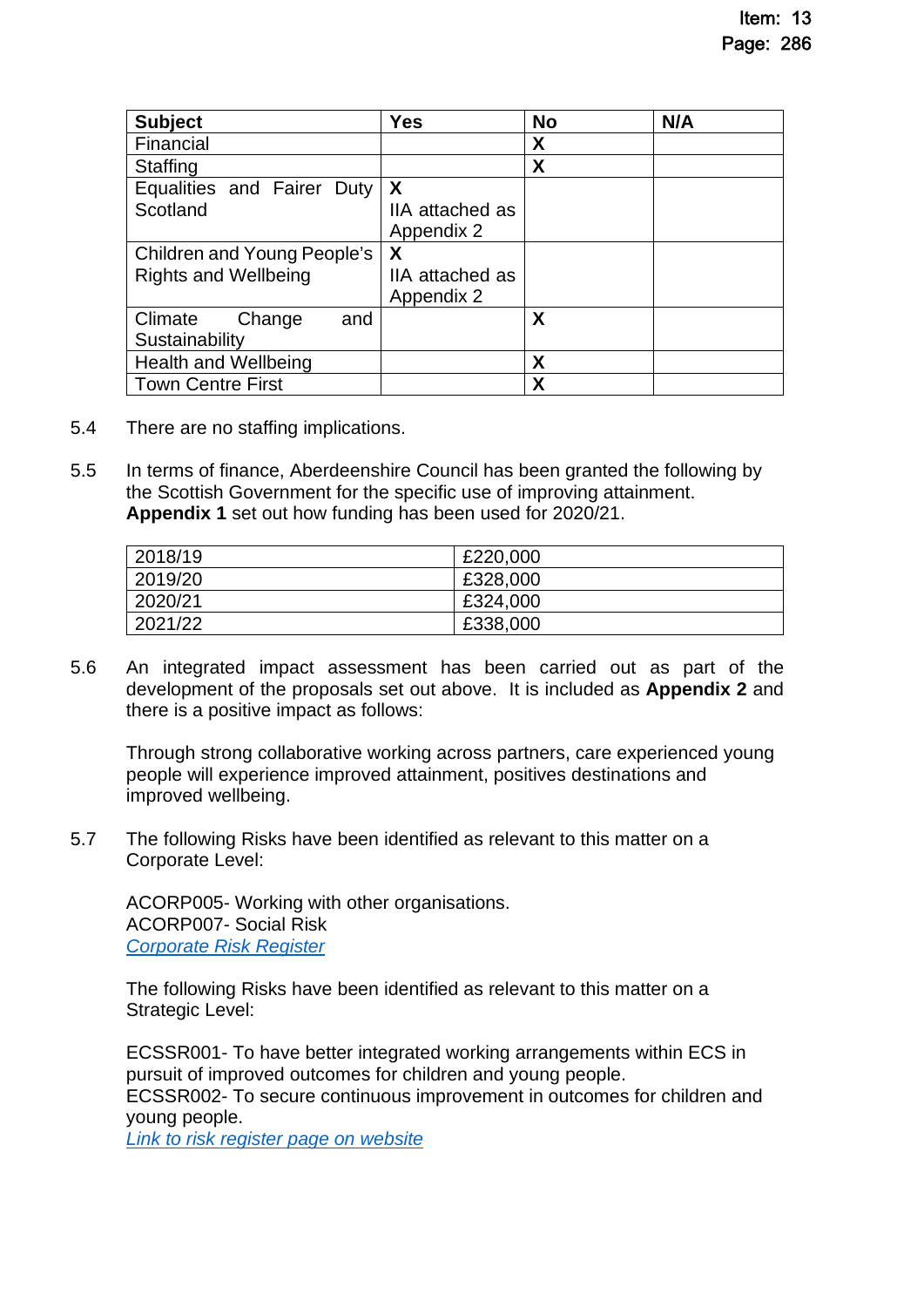#### **6 Scheme of Governance**

- 6.1 The Head of Finance and Monitoring Officer within Business Services have been consulted in the preparation of this and their comments are incorporated within the report and they are satisfied that the report complies with the [Scheme](https://www.aberdeenshire.gov.uk/council-and-democracy/scheme-of-governance/)  [of Governance and relevant legislation.](https://www.aberdeenshire.gov.uk/council-and-democracy/scheme-of-governance/)
- 6.2 The Committee is able to consider this item in terms of Section E.1.1 (a) of the List of Committee Powers in Part 2A of the Scheme of Governance as the4 matter relates to Children's Services.

#### **Laurence Findlay Director of Education & Children's Services**

Report prepared by Emma Allen, Virtual School Head Teacher Date 3<sup>rd</sup> September 2021

### **List of Appendices:**

Appendix 1 - Annual Report 2020/21 Appendix 2 – Integrated Impact Assessment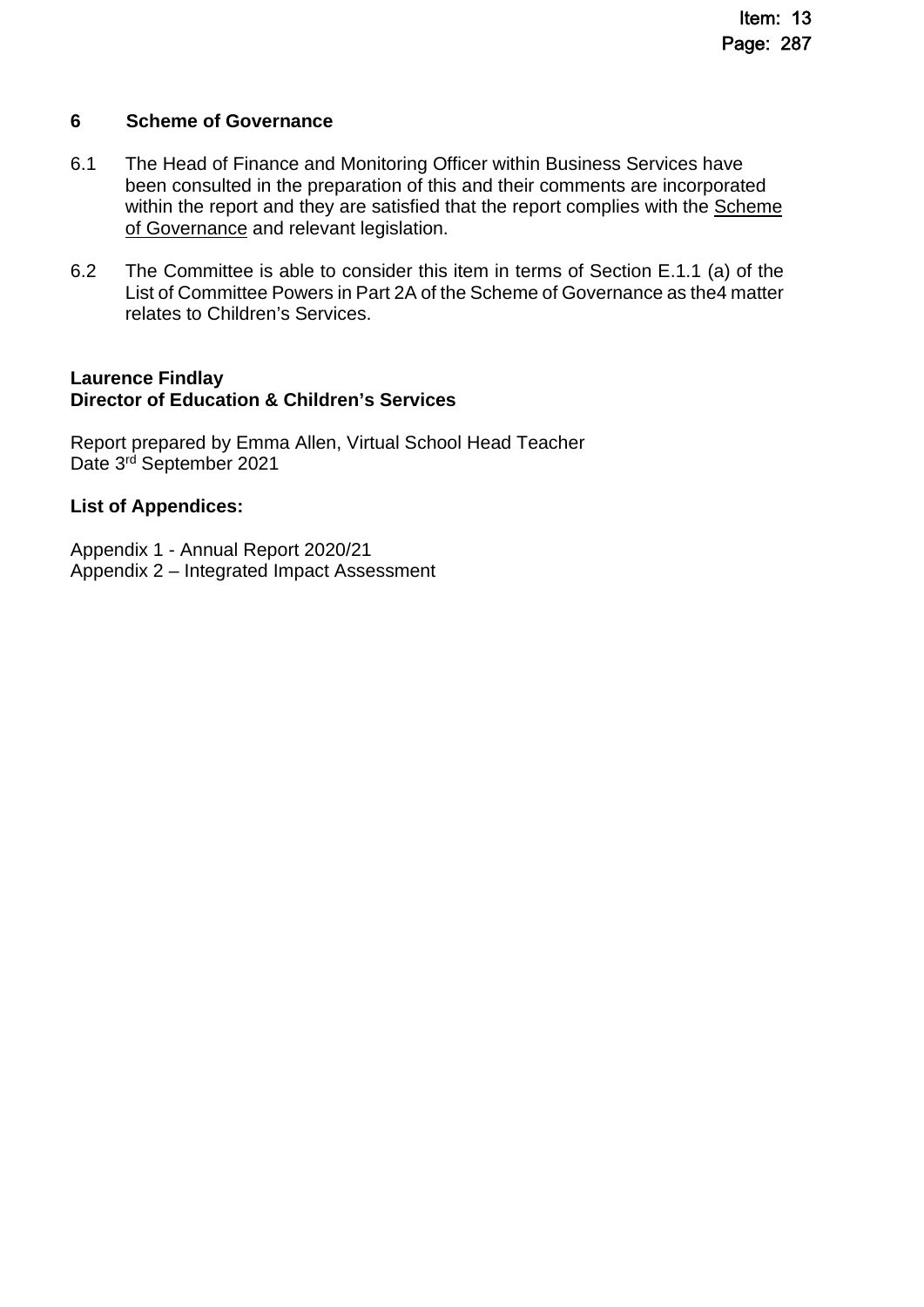### **Appendix 1**

### **The Virtual School Head Teacher Annual Report 2020-2021**

### **1.0 Introduction**

The year 2020/21 has been an unprecedented year for our communities and the impact of the pandemic has stretched far and wide in terms of our schools, children, and young people and in particular our care experienced young people.

Whilst all our schools have worked tirelessly to promote virtual/online learning during lockdowns, care experienced young people have told us that at times it has been hard to remain motivated and engaged when there are so many other things going on in their lives. Throughout the lockdown, care experienced young people were frequently supported through the Hub provision and feedback has been extremely encouraging on the positive impact this has had on our young people's mental health, family relationships and their engagement with the curriculum.

Access to IT provision/laptops has also been a massive support to our care experienced young people including our care leavers who have also been able to access this and continue to engage in further education.

However, mental health remains a significant area of concern in relation to all our young people but particularly so for care experienced young people who are more likely to have already experienced significant trauma in their lives. This added to not being able to see family face to face (albeit virtually) during the initial lock down period and being cut off from friends and school, has and will continue to take its toll.

Research evidences a direct correlation between wellbeing/mental health and attainment/achievement. Finding ways to support our care experienced young people to be all they can be, achieve and attain thus reducing the attainment gap has therefore never been more important. It is the role of the Virtual Head Teacher to continue to work alongside colleagues in schools to shine the light on our care experienced young people and the challenges they face to help mitigate against the risks this brings to their experience in school and ultimate destination post school.

### **2.0 The Changing Landscape**

This year, two important events have taken place: The United Nations Convention on the Rights of the Child (Incorporation) (Scotland) Bill was passed on 16 March 2021. The Bill embeds the UNCRC into Scots Law. The UK government challenged the Bill and the Supreme Court agreed that some aspects of the legislation exceeded the Scottish Parliament's devolved powers. The Bill has now been sent back to the Scottish Parliament who must now amend or abandon the provisions the Supreme Court judged to be out with its competence before the Bill can be enacted and given Royal Assent.

The publication of The Promise in 2020 has lead to the further publication of [Plan 21-24](https://thepromise.scot/plan-21-24-pdf-spread.pdf) which focuses on the period from 1 April 2021 until 31 March 2024. It outlines a set of outcomes that should be concluded by 2024. The five priority areas outlined in Plan 21-24 are as follows: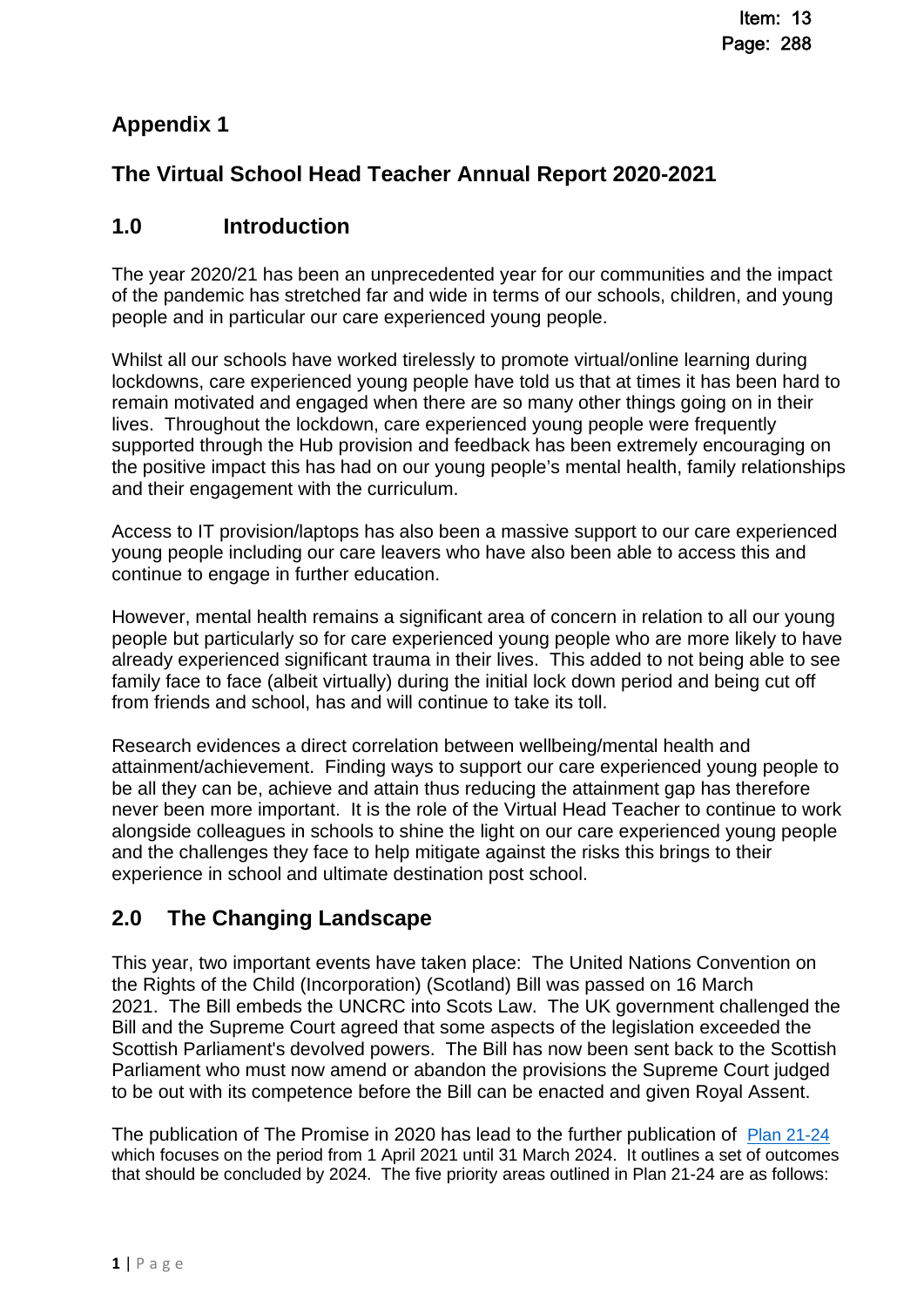#### Plan 21-24: In Summary



Over the past year, the Virtual Head Teacher has played an active role in working collaboratively with partner services and organisations to deliver on "A Right to an Education" within the priority area 'A Good Childhood' to tackle the well documented attainment gap that exists between care experienced children and their peers.

The role of the Virtual Head Teacher is also pivotal to [Aberdeenshire's Corporate](https://www.girfec-aberdeenshire.org/wp-content/uploads/2020/10/Aberdeenshires-Childrens-Services-Plan-2020-2023.pdf)  [Parenting Plan which sit within Aberdeenshire's Children's Services 2020-2023 Plan.](https://www.girfec-aberdeenshire.org/wp-content/uploads/2020/10/Aberdeenshires-Childrens-Services-Plan-2020-2023.pdf)  The corporate parenting plan has 5 priorities which also shape the work of the Virtual Head Teacher:

#### **2.1 Care Experienced Children and Young People:**

- 1. Are at the heart of decision making in relation to all aspects of their lives and are supported to make their views and wishes heard.
- 2. Are supported to feel safe and secure in their placements and involved in their wider communities.
- 3. Have access to good health and wellbeing services and are enabled to become responsible for their own health and wellbeing. They will know their health history, in particular when leaving care.
- 4. Have the best opportunities to fulfil their potential, and that we have high aspirations for their futures, with the right support being offered, at the right time.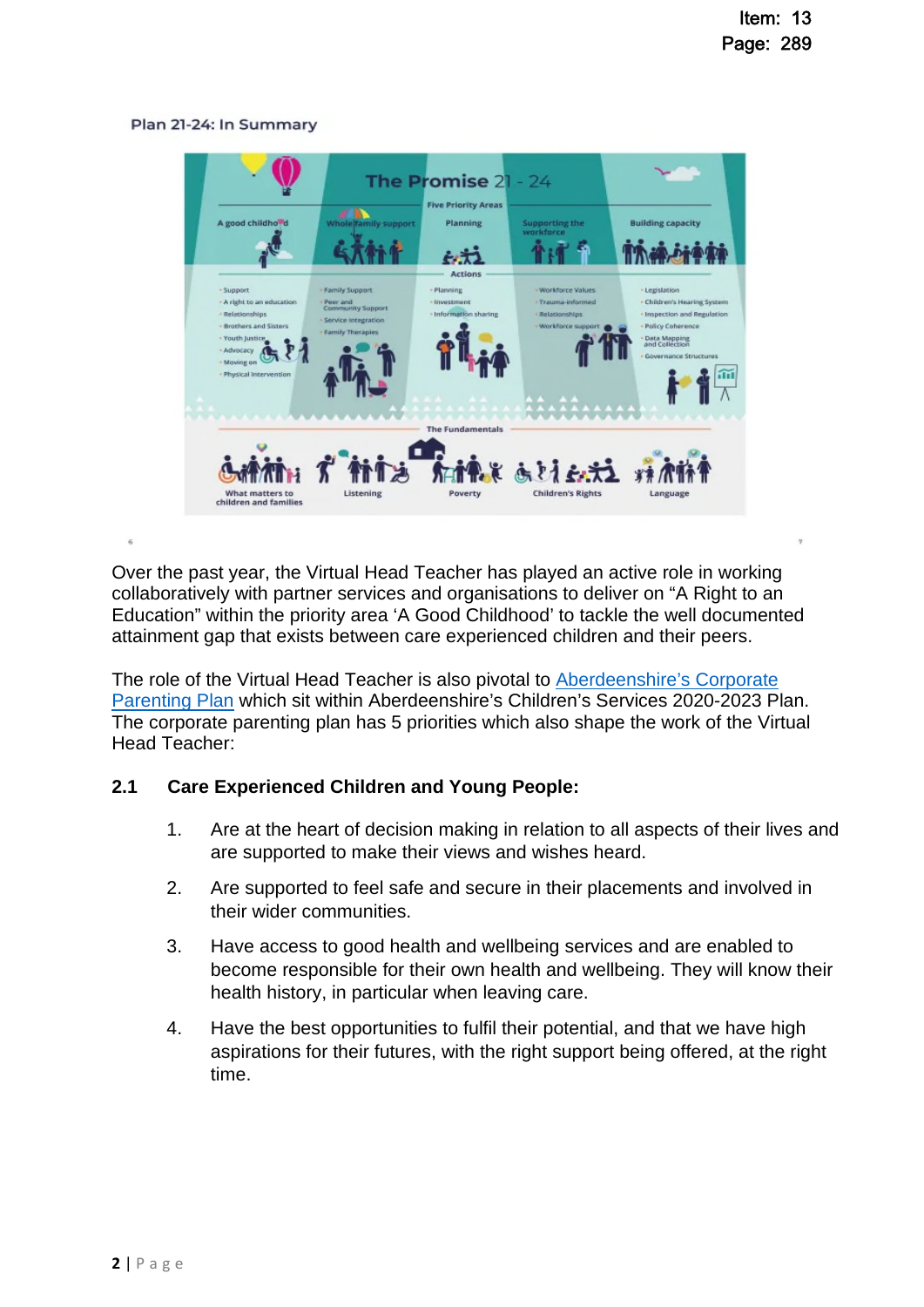5. Will be prepared for further education, employment and independent living, ensuring they have suitable accommodation, and are able to live independently with limited but accessible and appropriate support, and experience greater stability.

### **3.0 Workstream Activities**

The Corporate Parenting Plan outlines key actions and activities for all corporate parents including the Virtual Head Teacher. The following section of this report outlines the specific activities/work undertaken by the Virtual Head Teacher over the last year and compliments the Corporate Parenting Annual Report for 2020-21.

### **3.1 Communication and Young People's Voice**

The voice of young people and their families has been at centre of all improvement work and so by listening and knowing what matters to children and families has brought about the development of a brand new digital platform called Your Place Your Space at <http://aberdeenshire.community/KMS/dmart.aspx> which is due to be launched in 2022.

The overall aim of this project is to develop a 'one-stop shop' for our care experienced young people and their carers where they can find information they need quickly, ask questions and receive feedback via the site.

The Virtual Head Teacher has worked alongside care experienced young people to understand and develop the platform to ensure it contains the type of information that our care experienced young people tell us they need access to. Corporate parents from across a range of organisations including Aberdeenshire Council have then responded to 'the ask' and begun to populate the digital space with the required information in an accessible and simple manner.



Get involved and support Aberdeenshire's **Young People** 

The evolution of the platform will continue to be driven by our care experienced young people to ensure it remains up to date, relevant and provides relevant links on subjects including finance, housing, education and mental health. An engagement area is also being developed starting with an ask and answer service.

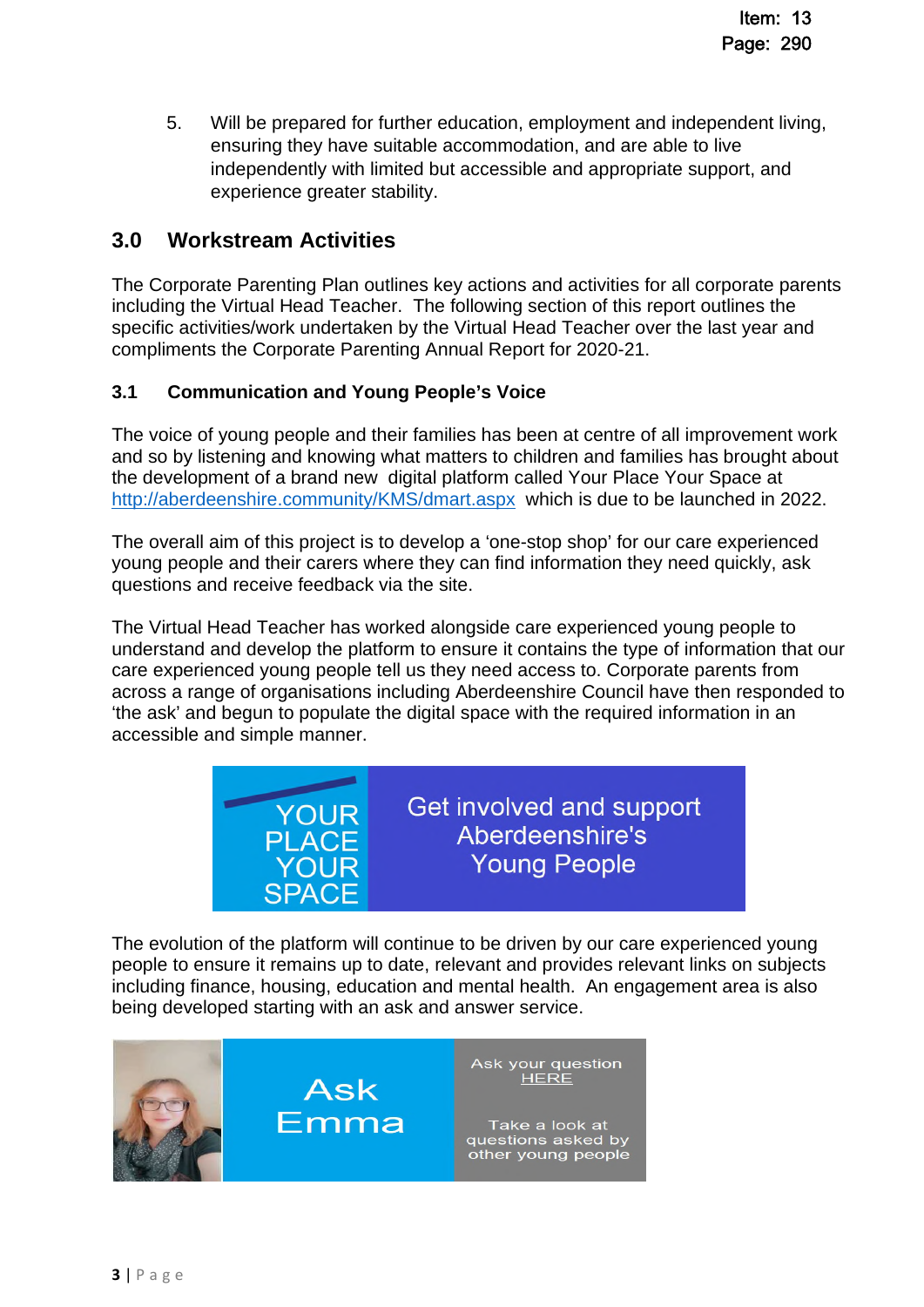The platform will also encapsulate both local and national support networks and provide opportunity for consultation on particular topics or engagement in discussion on what matters most to care experienced young people. Safety features are in place where only approved administrators can post and update material.

Whilst still in its infancy, it is anticipated that that the success of the platform will be informed through positive and ongoing meaningful engagement with care experienced young people who will have a very clear and vital voice in both developing and evaluating whether the platform is effective.



Comment from care experienced young person, 19 years.

### **3.2 Development of Academy Groups to support care experienced pupils in schools**

Prior to and during the pandemic, Mackie Academy colleagues facilitated a vibrant and successful group for care experienced young people. The young people and the staff supporting the group reported improvement in school engagement and relationships between staff and the young people as well as an increase in confidence, resilience and the development of new skills. The young people reported really benefiting from being able to come together with other young people with similar experiences in a safe environment and felt supported through the use of a strength-based approach. They reported to feeling less alone, more able to share worries and concerns and they felt valued and listened to. The group will also continue to give the young people a voice enabling them to share their ideas on how services could be improved to better support them.

Following the success, the Virtual Head Teacher has over the last year worked with several other academies to share this example of innovative practice and support the development of further groups across Aberdeenshire Academies.

Throughout discussions with schools, it was clear that to promote and then establish a group within other schools, the individual needs of the particular young people at a particular school had to be paramount and each group would operate and look different.

The young people themselves would be at the centre of decision making and the groups would develop over time. It has been the role of the Virtual Head Teacher over the last year to work alongside colleagues in education and social work to support the development of the groups ensuring that the voice and lives experience of our care experienced young people is at the centre.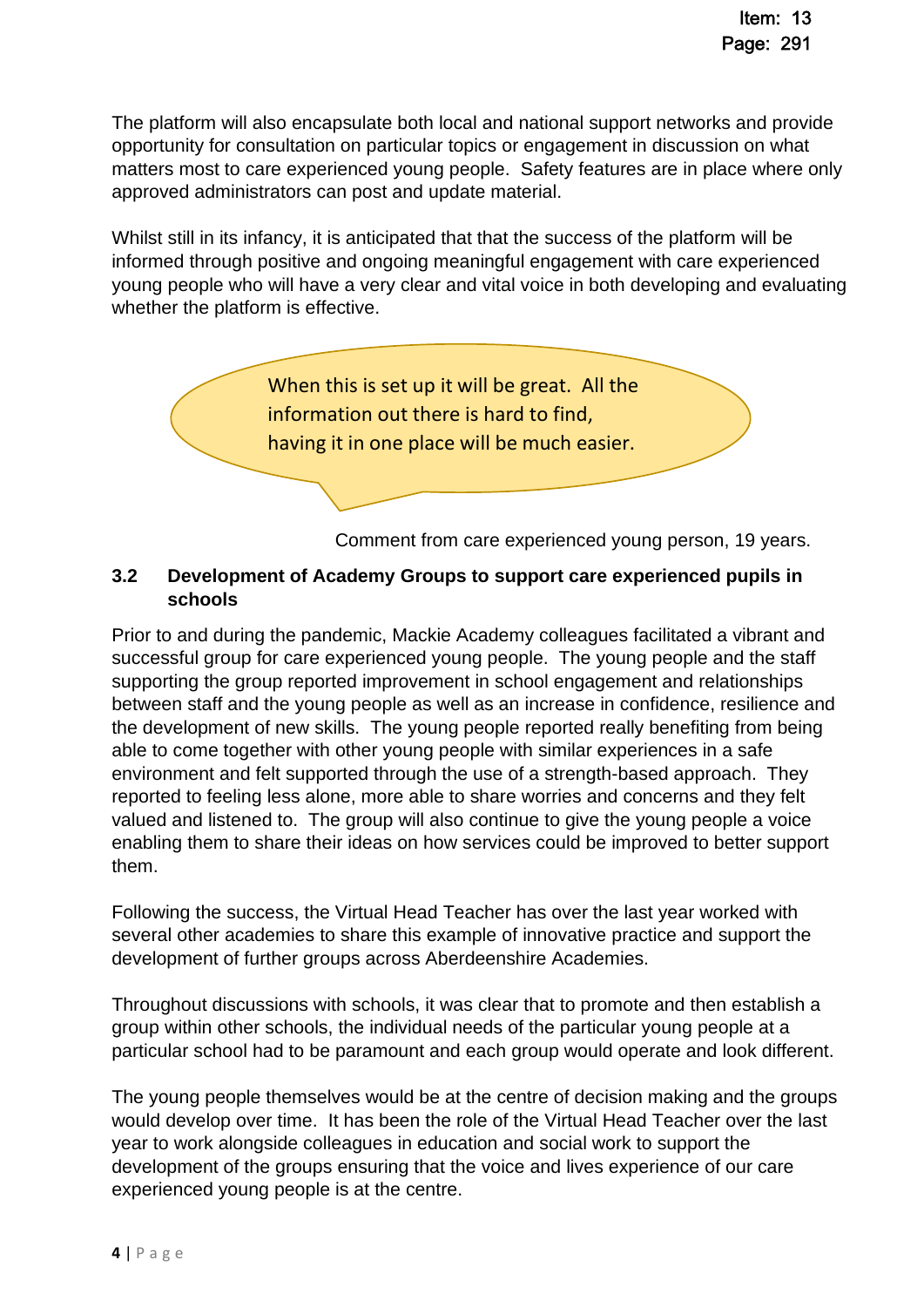To date, Meldrum Academy and The Gordon Schools alongside Mackie Academy have also made a commitment to forming groups and will continue to be supported by the Virtual Head Teacher and other relevant professionals throughout the year.

Activities that promote mental health and well-being as well as more creative aspects to improve confidence and self-esteem are currently being planned and explored with care experienced young people.

*The Virtual Head Teacher has been an integral driver behind the success that several programmes that have been rolled out at The Gordon Schools.* 

*She enabled us to access funds for an initial Relax Kids session that was evaluated so positively by young people, families and staff that we were able to use the feedback to apply for further funding to role out the 'Relax Kids' programme.* 

*The Virtual Head Teacher was also pivotal in encouraging me to create a group in school that would support care experienced young people, LGBTQ+ and Young Carers. After meeting with Meldrum Academy and Mackie Academy to discuss the impact of previous groups, I linked with a colleague from MCR Pathways and Relax Kids to create our group in The Gordon Schools.* 

*To date, by working in partnership with our young people, we have planned the following sessions:* 

*\*Relax Kids - massage, meditation, and mindfulness* 

*\*RGU Art Bus - virtual Reality teamwork, bubble sculpture and print making* 

*\*Youth Music Initiative - drone filming, sound recording and editing* 

*\*Networks of Wellbeing - outdoor education* 

*Without the Virtual Head Teacher's support and encouragement, none of this would have happened. We are very lucky to have her and look forward to posting some of the group's success on the Aberdeenshire website.* 

Principal Teacher, The Gordon Schools

We cannot underestimate the impact Covid has had on this group of young people, who have a lived experience that is likely to have been very different from that of their peers. It is therefore more vital than ever that care experienced young people in line with The Promise, are provided with every opportunity to have a voice and feel valued and listened to. It is anticipated that once these new groups are up and running, the learning can be shared with other academies with a view to further rolling out this model.

This group is great because we have all had similar experiences and we all understand how that feels.

 $\sim$  group member,  $\sim$ 

We can share what has happened and how we feel and everyone gets it.

A group member, Mackie Academy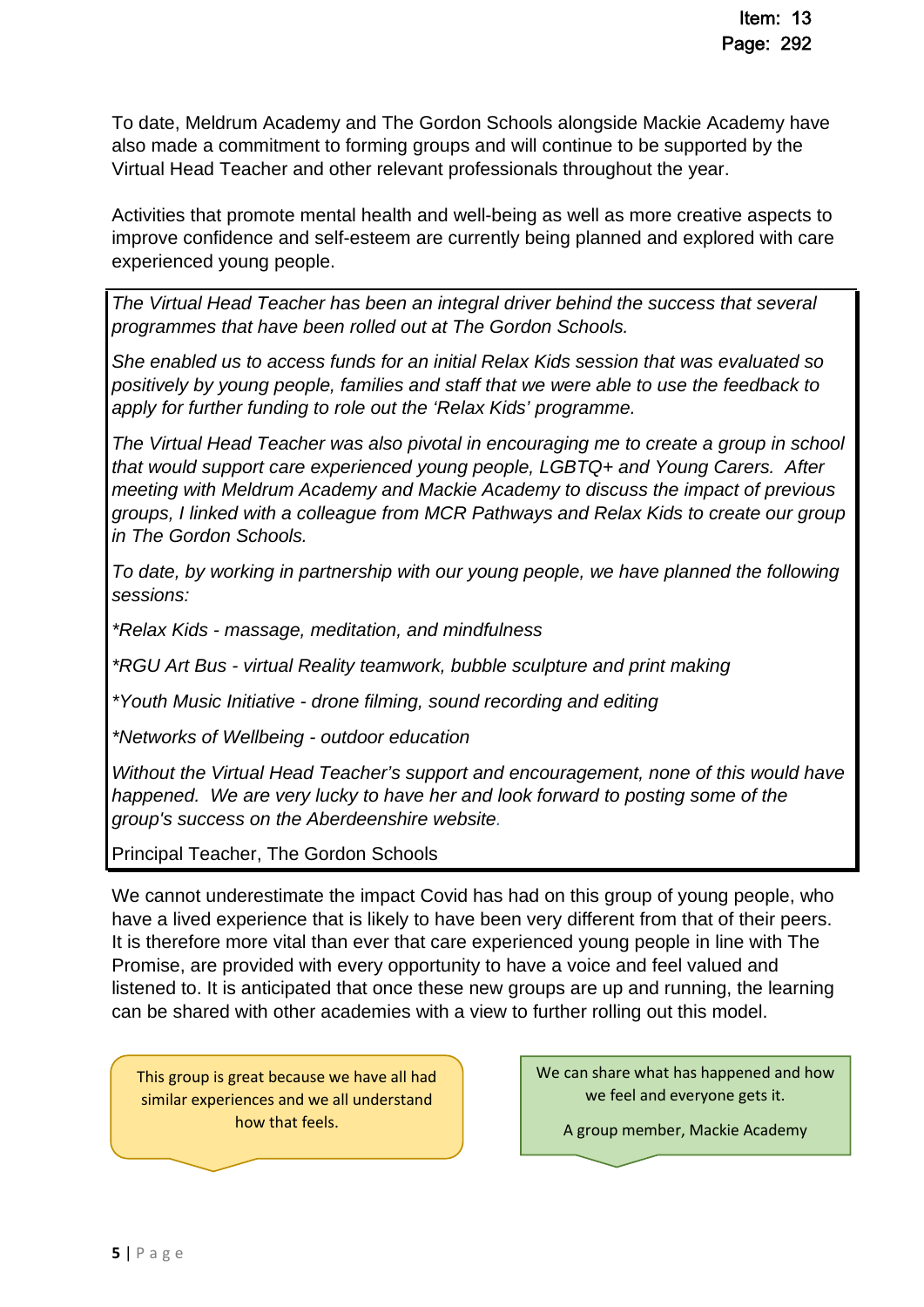### **3.3 Permanence Panel Member**

The role of Aberdeenshire Council's Permanence Panel is outlined in the Adoption and Children (Scotland) Act 2007 and the Looked After Children (Scotland) Regulations 2009. The Panel considers applications for the approval of adopters, permanent foster carers, the match between adopters or permanent foster carers and a child or sibling group as well as providing scrutiny to a Child's Plan where the recommendation is either adoption or permanent fostering and making a recommendation to the Agency Decision Maker.

The learning needs and educational progress of our children feature prominently in all decision making about a child's care and the addition of the Virtual Head Teacher to the Panel ensures the educational needs of any child are clearly considered as part of the planning process. The Virtual Head Teacher then also provides a level of consistency by having a in depth knowledge and understanding of a particular child who is most likely to be attending an Aberdeenshire School. The understanding of the child's journey and the trauma experienced by the child is vital to being able to support that child in school and beyond.

'Panel membership is predominately represented by social work professionals. The Virtual Head Teacher broadens the range of experience of the Panel and provides a different and positive perspective. In turn, the Virtual Head Teacher has also provided the panel with a single point of contact to support their understanding of education support, new initiatives and ensures that we give due consideration to this element of a child's life.' Permanence Manager

Over the last year, the Virtual Head Teacher has been able to use this knowledge to support schools to understand the permanence process and the impact this journey has on children, their families and ultimately the child's experience of school.

Having access to reports written by several different professionals including colleagues in education, has provided an opportunity for the Virtual Head Teacher to consider the use of language in reports written for permanence panel. In collaboration with the Young Person's Organising and Campaigning Group (YPOC) and working alongside colleagues in the Corporate Parenting Leads Group, a challenge has been set to make real and significant changes to the way we use language as outlined in The Promise. All partners need to move away from the term 'placement' replacing it with 'where the young person lives' and replace the word 'contact' with time spent with family' to name a few of the easier ones to tackle. Care experienced young people also tell us that when accessing their files, reports are often a list of things that have gone wrong as opposed to taking a strength-based approach which enables the young person or adult in later life to have a greater sense of who they were/are.

### **3.4 Collaborative Working**

A key part of the role of the Virtual Head Teacher is to work with schools, social workers and individual young people and/or their families/carers to ensure that care experienced young people are at the centre of and heart of planning and decision making and this can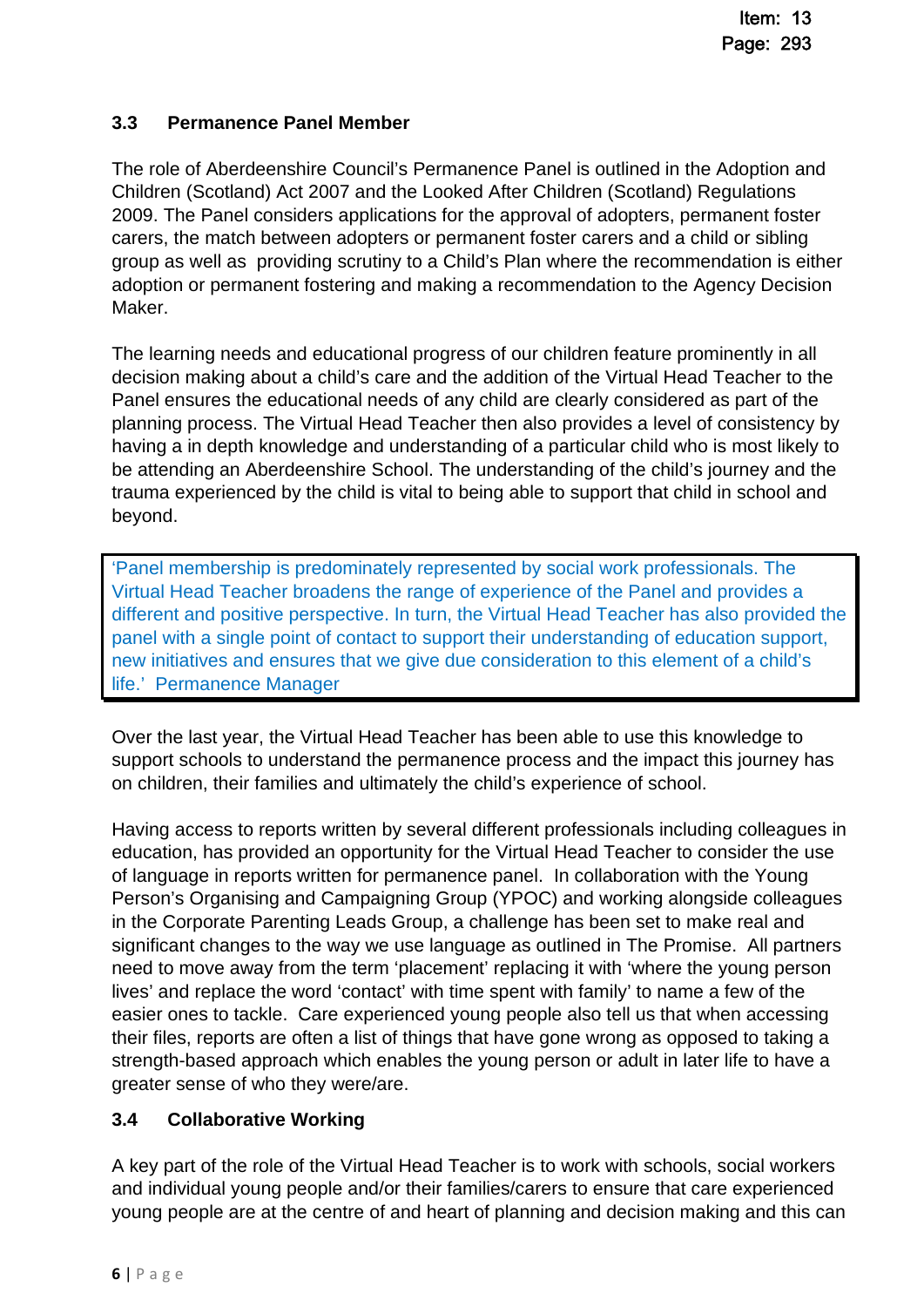only be truly collaborative if the views of the young person are listened to. The Virtual Head Teacher also has a strong role in gathering data and intelligence to help understand whether the approaches taken are actually making a visible difference to that young person.

Examples of the way the Virtual Head Teacher has worked collaboratively over the last year have included working with schools and other professionals to;

- support care experienced young people experiencing poor mental health and wellbeing.
- support a care experienced young people back into school following a period of non-attendance or exclusion
- support care experienced young people in transitions into or between Aberdeenshire schools
- improve their understanding of trauma and the impact this has on a care experienced young person and their ability to engage in education
- support access to funding to improve general wellbeing and help evaluate impact.

The Virtual Head Teacher is also part of the work being undertaken to deliver Holistic Family Support through two pilots aiming to contribute to the ambitions of The Promise.

For me this role of the Virtual Head Teacher has been significant. It gives us behind the scenes support for care experienced young people and allows us to make sure we are getting it right. Sometimes having that extra set of eyes and ears is so useful. Recently in a meeting the Virtual Head Teacher mentioned looking into transition planning for a young person, and this will be key for them. The Virtual Head Teacher has also supported us as a school with a sensitive issue regarding a young person's safety and the safety of staff and other pupils. Their advice has been invaluable to enable this care experienced young person to be back in school. Also, it's lovely to hear feedback when we are getting it right, and you are so good at doing this.

Principal Teacher

### **3.5 Transitions:**

Transitions are key in a young person's life and particularly throughout the life of a care experienced young person. Our aim is clear: 'When coming into care or moving whilst in care, the young people's views must be actively listened to and key information is prepared and shared at times of transition between schools for all care experienced young people.'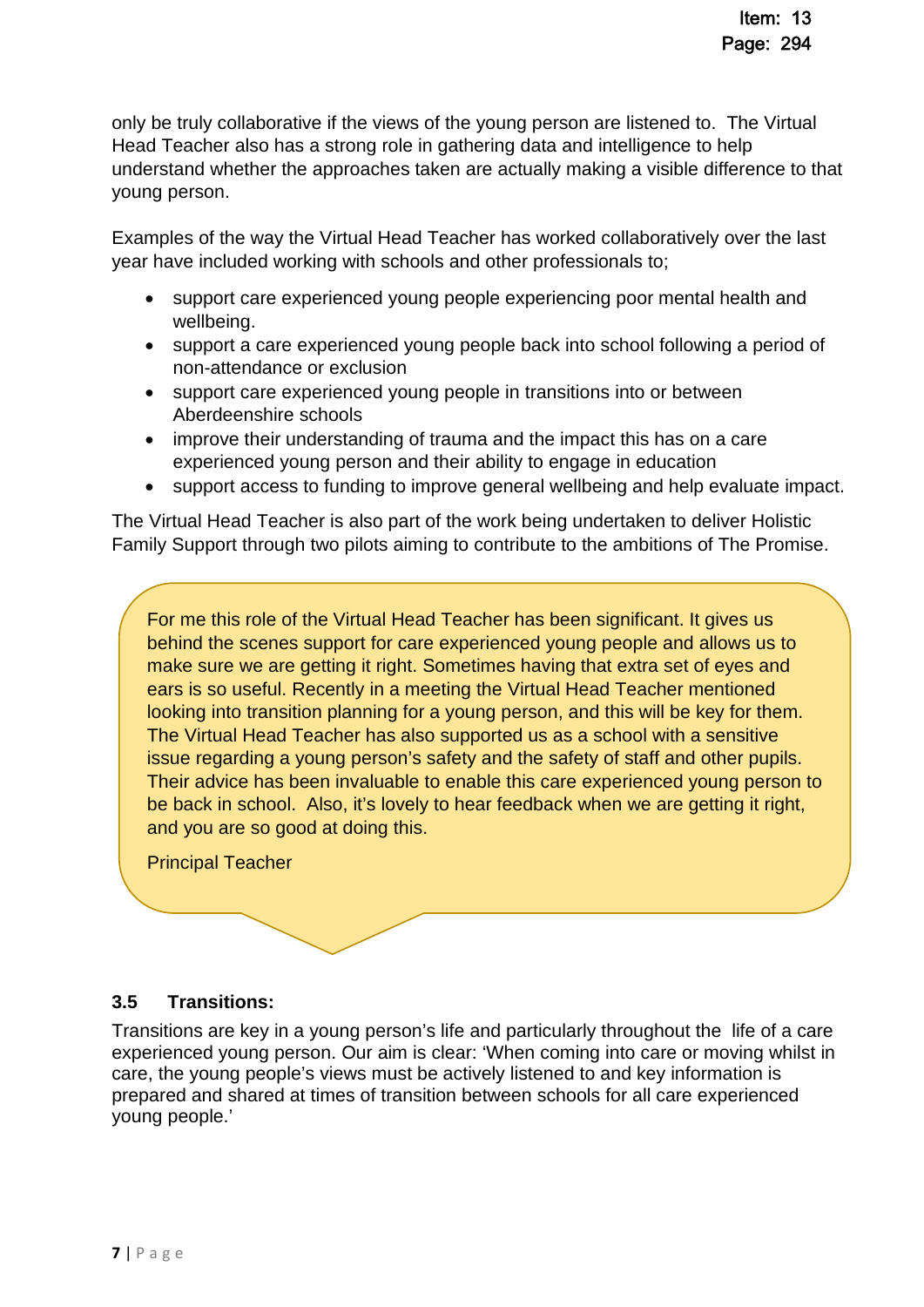Throughout the last year, the Virtual Head Teacher has shared with schools the Young People's Organising and Campaigning Group's (YPOC) latest campaign ["Coming into](https://www.aberdeenshire.gov.uk/social-care-and-health/children-and-families/childrens-rights-service/)  [Care, Moving Placements" and encouraged schools to read and listen to the voices of](https://www.aberdeenshire.gov.uk/social-care-and-health/children-and-families/childrens-rights-service/)  care experienced young people to really improve this experience. The Virtual Head Teacher was also commissioned by the YPOC group to gather and collate information on whether schools are putting the guidance into practice with a view to sharing good practice and continually improving this experience for care experienced young people.

The Virtual Head Teacher has really pushed the Children's Rights Agenda throughout her work. She has been able to get to know the work of YPOC group and raised awareness of their campaigns to education staff. She has been developing a digital platform specifically with and for care experienced young people. And she has offered support to YPOC on their next campaign which is all about Stigma. I have been part of working groups that she is also involved in and she has the needs of care experienced young people at the heart of her interactions and action planning in improving practice so that care experienced young people's lives are enriched and improved. *Children's Rights Officer.* 

### **3.6 CELCIS and The Virtual Head Teacher Network**

CELCIS is the Centre for Excellence for Children's Care and Protection based in Strathclyde University. [CELCIS | Our work in Education](https://www.celcis.org/our-work/key-areas/education)

CELCIS work with the Scottish Government and all other services and organisations that support care experienced children and young people. The Virtual Head Teacher has continued to work alongside other Virtual Head Teachers and leads of Care Experienced Teams across Scotland. In this last session, work had focussed on developing a response to The Promise, developing the role and responsibilities of the Virtual Head Teacher as well as taking part in the Education Forum that promotes widening participation and access to Further and Higher education for care experienced young people. Reframing language has also been a focus which will continue in the next session. The **impact** of being a member of this group is enabling all "virtual" colleagues to share practice, learn from each other and develop actions to national policy collaboratively. Future actions for session 2021-22 will develop a self-evaluation process, a deep dive into Plan 21-24, with specific focus on exclusions and improving the collection and use data concerning our care experienced pupils.

### **3.7 Scottish Attainment Challenge – Funding MCR Pathways**

Monies from the Scottish Attainment Challenge have been provided to schools over the last year to support the role out of MCR Pathways, a mentoring programme that helps young people who have experienced disadvantage, realise their full potential. [MCR](https://mcrpathways.org/)  [Pathways - Nationwide Mentoring Programme](https://mcrpathways.org/)

It was noted that during the Covid-19 pandemic mentors and co-ordinators of the programme continued to maintain connection with the young people they were linked with and continued to have a positive effect on the well-being of the pupils involved. The five schools using the MCR Pathways programme are The Gordon Schools, Inverurie Academy, Fraserburgh Academy, Peterhead Academy and Banff Academy.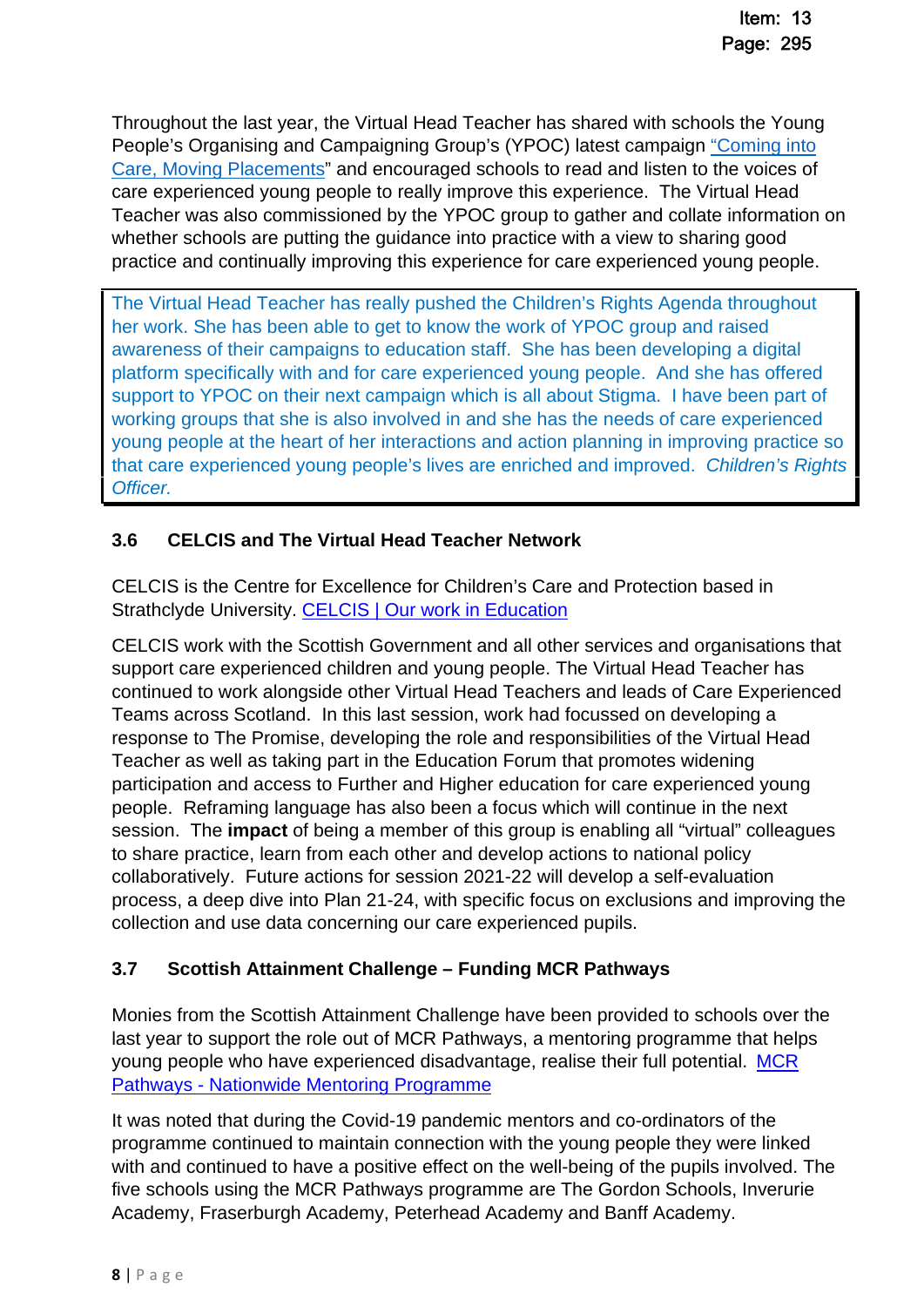The well-being of our young people, especially those who have experienced significant loss and trauma, benefit from this support and the intention is to continue this programme with financial support from the Scottish Attainment Fund as well as a funding stream from the Scottish Government, into session 2021-22. This will allow MCR Pathways to continue its impact in making positive connections and improving long term goals of positive destinations, (further/higher education, training and employment) for young people.

### **4.0 Data**

The Aberdeenshire [Children's Services Plan 2020 - 2023 \(girfec-aberdeenshire.org\)](https://www.girfec-aberdeenshire.org/wp-content/uploads/2020/10/Aberdeenshires-Childrens-Services-Plan-2020-2023.pdf#:~:text=Aberdeenshire%E2%80%99s%20fifth%20Children%E2%80%99s%20Services%20Plan%20is%20based%20on,Plans%20and%20The%20Scottish%20Government%E2%80%99s%20overall%20aim%20to%3A)  highlights that *'it is well evidenced that the outcomes for children and young people who are or have been Looked After are not as good as their peers. For instance, they are more likely to be excluded from school; less likely to attain literacy and numeracy standards; less likely to enter and sustain positive destinations after leaving school and more likely to become involved in the criminal justice system as adults. Longer term, a disproportionate number are serving or have served prison sentences.'* 

To enable us to understand where interventions bring about positive change is it vital that we use data to track improvement. The year 2020/21 has been fairly unprecedented given the impact of lockdown and therefore the collation of data has been hindered in some areas. When 2020/21 data is fully available, comparing like for like with previous years will require significant caution.

### **4.1 Attendance and Absences of Care Experienced Young People**

Analysis of the attendance and absence figures for Care Experienced Young People (CEYP)4 indicates an increase in overall attendance of 1.2% from 90.1% in 2018/19 to 91.3% in 2019/20. This variance year-on-year for CEYP can in part be attributed to the relatively small numbers of pupils that are looked after, with small changes in numbers of CEYP potentially having a substantial impact on overall attendance and absence figures. Indeed, the total number of CEYP recorded in Aberdeenshire schools has also further fallen from 375 in 2017/18, to 344 in 2018/19 and 322 (53 away from home, 269 at) in 2019/205.

Authorised absence of CEYP decreased by 0.4% from 6.1% in 2018/19 to 5.7% in 2019/20 and unauthorised absence decreased by 0.7% from 3.5% in 2018/19 to 2.8% in 2019/20. See the table below for a summary of attendance, authorised, unauthorised and total absence for CEYP.

| $C EYP5$ :                |               | 2019/20* | 2018/19 | 2017/18 |
|---------------------------|---------------|----------|---------|---------|
| Attendance**              | Aberdeenshire | 91.3%    | 90.1%   | 90.4%   |
| Total Absence**           | Aberdeenshire | 8.5%     | $9.6\%$ | $9.2\%$ |
| <b>Authorised Absence</b> | Aberdeenshire | 5.7%     | 6.1%    | $5.7\%$ |
| Unauthorised Absence      | Aberdeenshire | 2.7%     | 3.5%    | $3.5\%$ |

\* to 20/3/2020 (week 34)

### **4.2 Positive Destinations**

During 2019/20, positive destinations for our Care Experienced Young People have increased from 80.9% to 94.9%.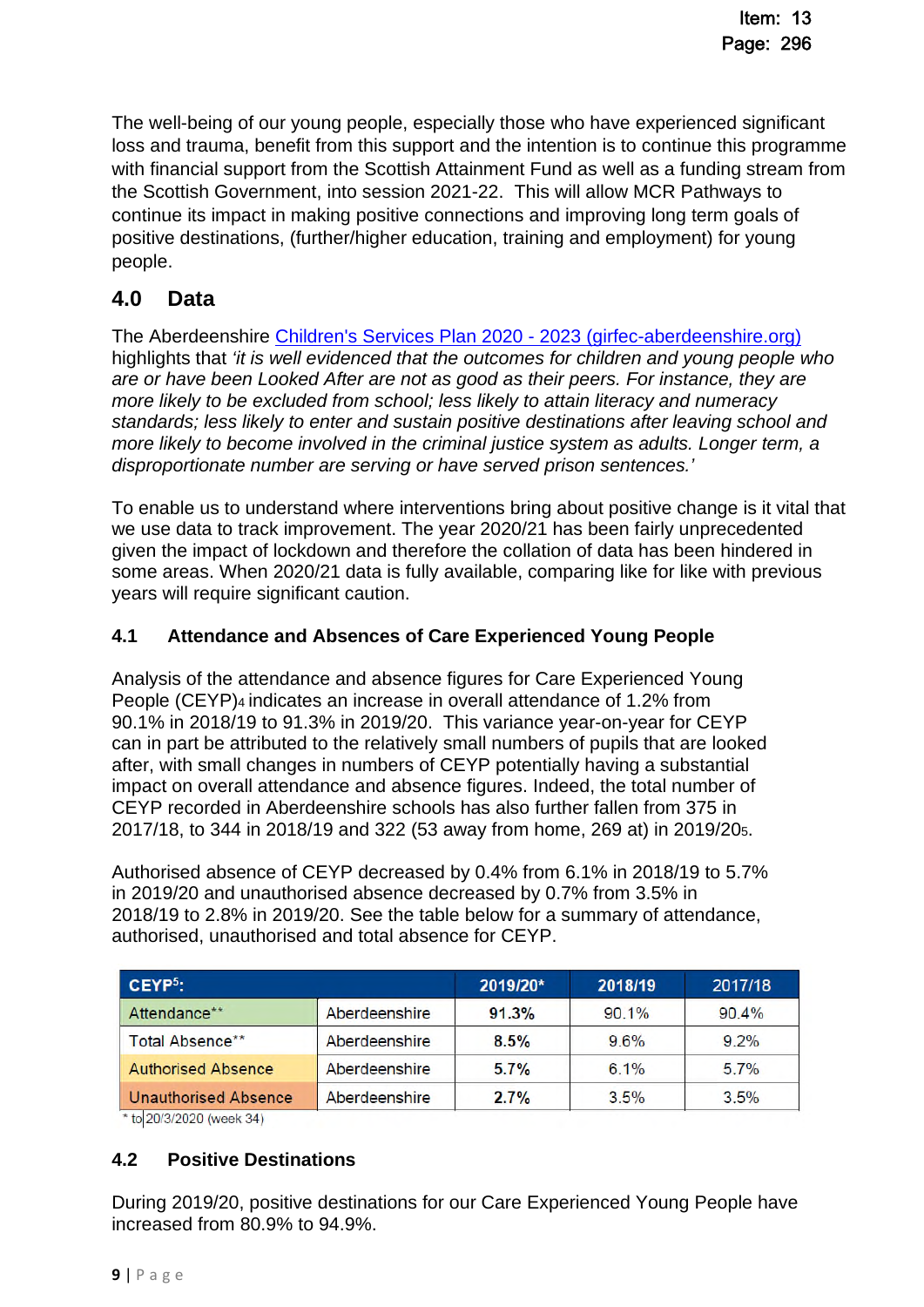### **4.3 Next Steps for 2021 Onwards**

As previously indicated, Plan 21-24 was published in March 2021 and sets out clearly how all services and organisations need to Keep the Promise and make sustainable improvements to be achieved by 2030. We are in the first phase of this plan and the Virtual Head Teacher alongside other professionals in will be planning for the implementation of the following key education aspects outlined in Plan 21-24. In particular, the Virtual Head Teacher will be working with school on alternatives to exclusion for care experienced young people given the challenge that no care experienced young person should be excluded from school.

### **Right to education – Plan 21-24**

Care experienced children and young people will receive all they need to thrive at school. There will be no barriers to their engagement with education and schools will know and cherish their care experienced pupils.

School improvement plans will value and recognise the needs of their care experienced pupils with robust tracking of attendance and attainment so that support can be given early.

Care experienced young people will be actively participating in all subjects and extracurricular activities in schools.

The formal and informal exclusion of care experienced children from education will end.

Schools will support and ensure care experienced young people go on to genuinely positive destinations, such as further education or employment

A strong multi-agency approach is required to enable Aberdeenshire to be able to deliver on the above ambitions of the Promise. The Virtual Head Teacher will work closely with education colleagues to introduce Plan 21-24 and positively anticipates that together, colleagues across Aberdeenshire will embrace the challenge.

**Emma Allen, Virtual Head Teacher Aberdeenshire Council October 2021**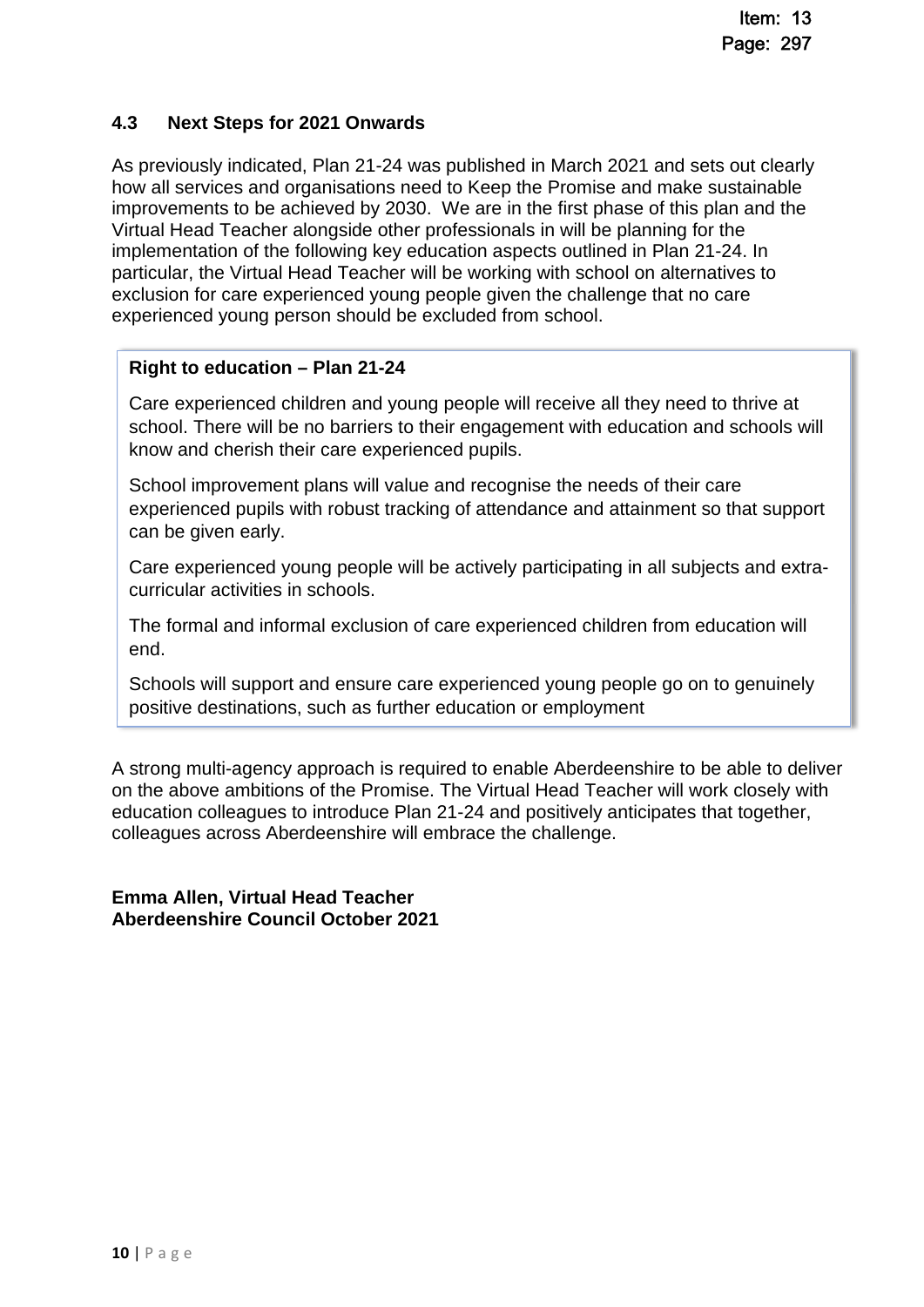# Aberdeenshire Council .

## Integrated Impact Assessment.

## Virtual School Head Teacher Annual Report.

| Assessment ID                 | IIA-000242                         |
|-------------------------------|------------------------------------|
| <b>Lead Author</b>            | Emma Allen                         |
| <b>Service Reviewers</b>      | Andrew Dick, Leigh Jolly           |
| <b>Subject Matter Experts</b> | Lynne Gravener, Christine McLennan |
| Approved By                   | Laurence Findlay                   |
| Approved On                   | Friday November 19, 2021           |
| <b>Publication Date</b>       | Monday November 22, 2021           |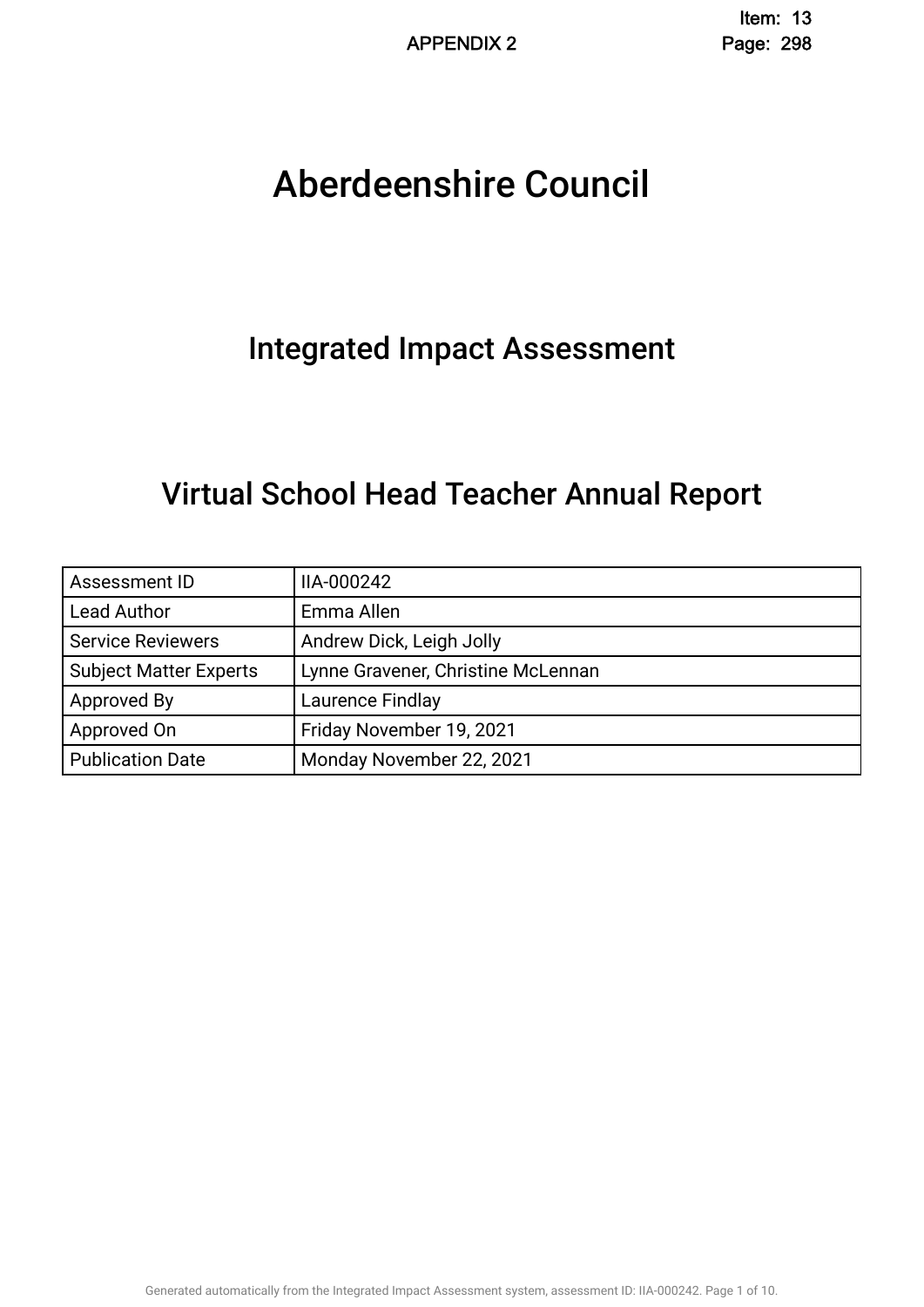## 1. Overview

This document has been generated from information entered into the Integrated Impact Assessment system.

Report containing the progress of the Virtual School Head Teacher from August 2020-August 2021.

During screening 5 of 10 questions indicated that detailed assessments were required, the screening questions and their answers are listed in the next section. This led to 2 out of 5 detailed impact assessments being completed. The assessments required are:

- Childrens' Rights and Wellbeing
- Equalities and Fairer Scotland Duty

In total there are 19 positive impacts as part of this activity. There are 0 negative impacts, all impacts have been mitigated.

A detailed action plan with 1 points has been provided.

This assessment has been approved by laurence.fndlay@aberdeenshire.gov.uk.

The remainder of this document sets out the details of all completed impact assessments.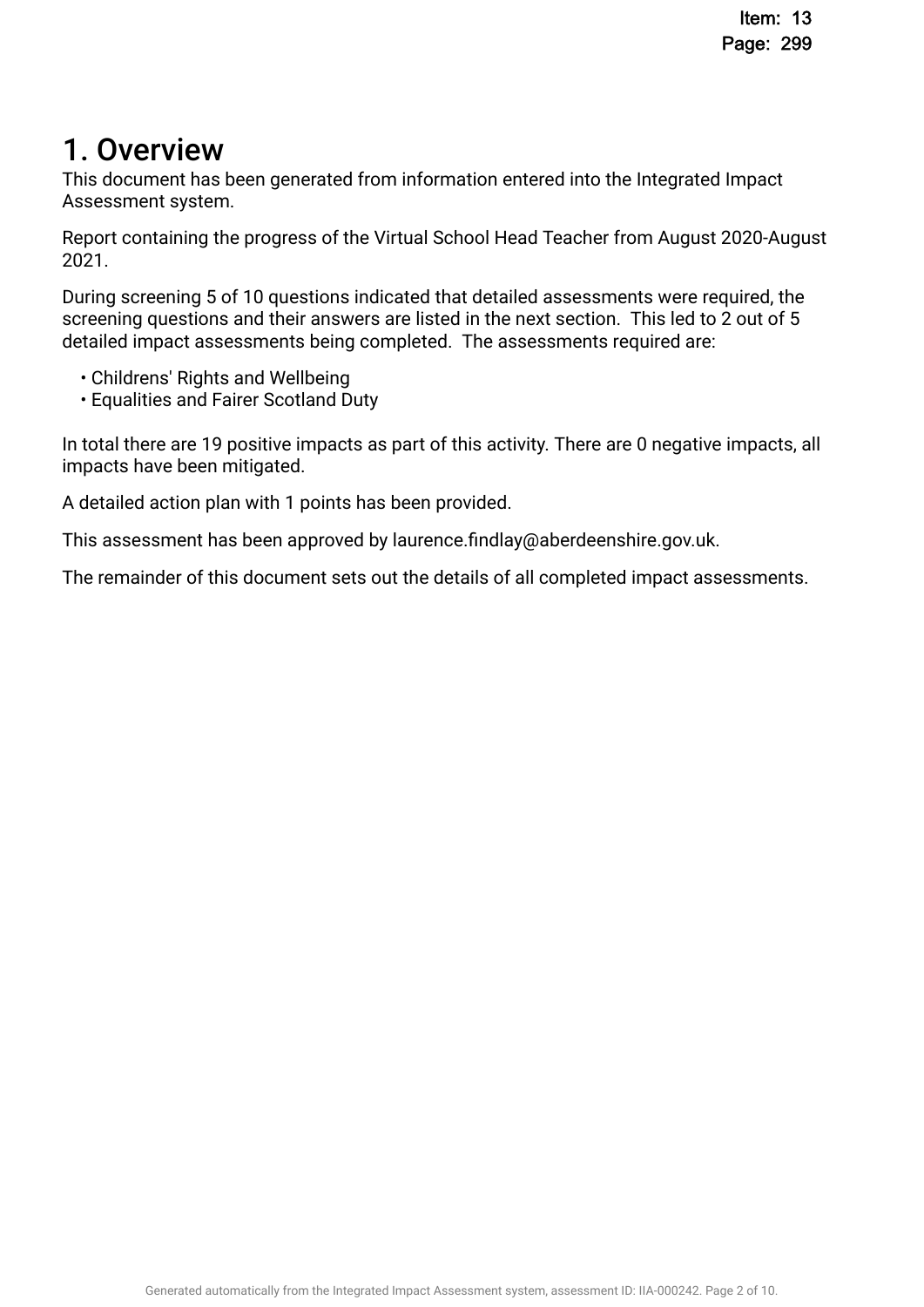# 2. Screening

| Could your activity / proposal / policy cause an impact in one (or more) of the<br>identified town centres?                                                                                           | No  |
|-------------------------------------------------------------------------------------------------------------------------------------------------------------------------------------------------------|-----|
| Would this activity / proposal / policy have consequences for the health and<br>wellbeing of the population in the affected communities?                                                              | No  |
| Does the activity / proposal / policy have the potential to affect greenhouse gas<br>emissions (CO2e) in the Council or community and / or the procurement, use or<br>disposal of physical resources? | No. |
| Does the activity / proposal / policy have the potential to affect the resilience to<br>extreme weather events and/or a changing climate of Aberdeenshire Council or<br>community?                    | No. |
| Does the activity / proposal / policy have the potential to affect the<br>environment, wildlife or biodiversity?                                                                                      | No  |
| Does the activity / proposal / policy have an impact on people and / or groups<br>with protected characteristics?                                                                                     | Yes |
| Is this activity / proposal / policy of strategic importance for the council?                                                                                                                         | Yes |
| Does this activity / proposal / policy reduce inequality of outcome?                                                                                                                                  | Yes |
| Does this activity / proposal / policy have an impact on children / young<br>people's rights?                                                                                                         | Yes |
| Does this activity / proposal / policy have an impact on children / young<br>people's wellbeing?                                                                                                      | Yes |
|                                                                                                                                                                                                       |     |

# 3. Impact Assessments

| Children's Rights and Wellbeing            | No Negative Impacts Identified |
|--------------------------------------------|--------------------------------|
| <b>Climate Change and Sustainability</b>   | Not Required                   |
| <b>Equalities and Fairer Scotland Duty</b> | No Negative Impacts Identified |
| <b>Health Inequalities</b>                 | Not Required                   |
| <b>Town Centre's First</b>                 | Not Required                   |
|                                            |                                |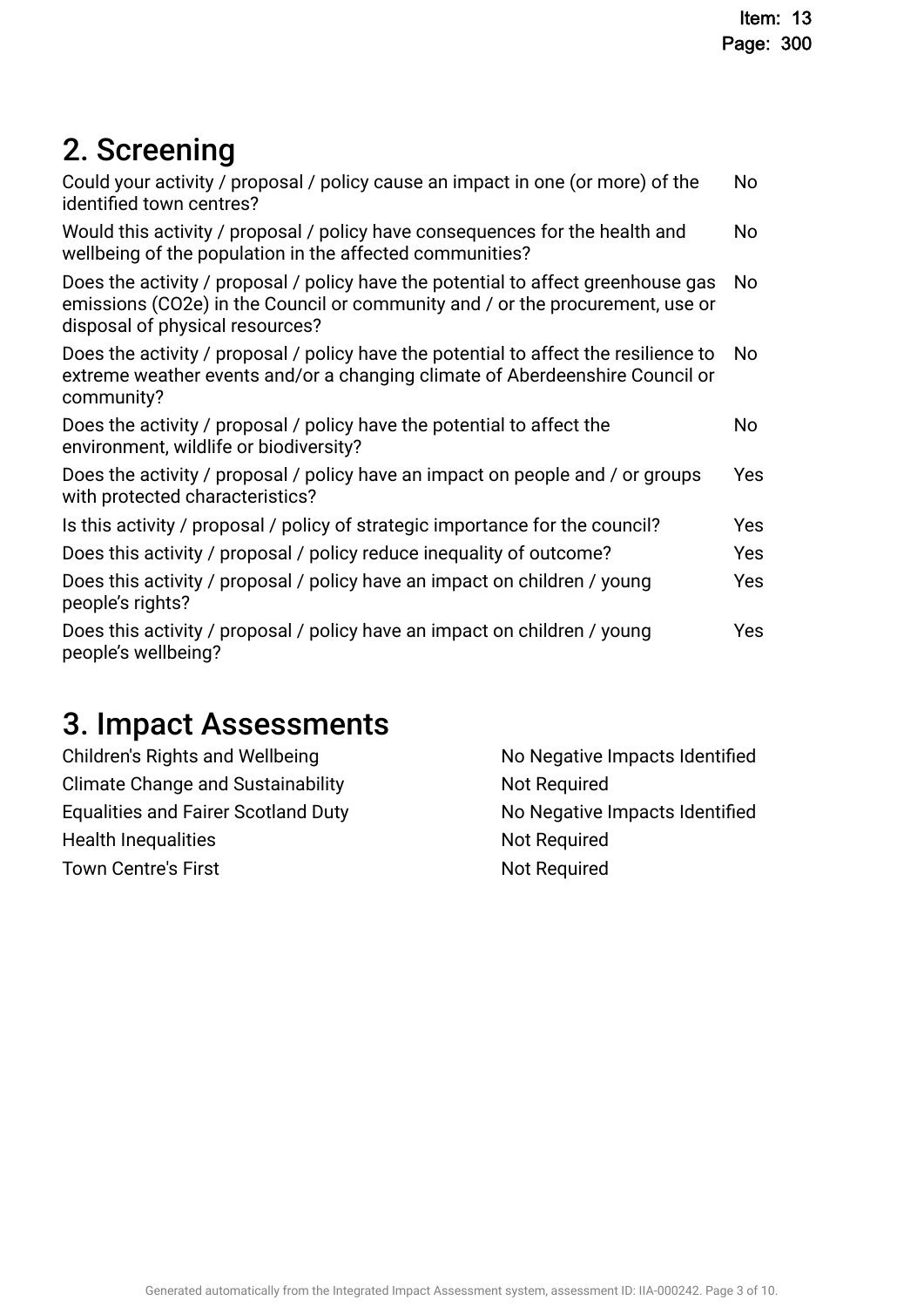## 4. Childrens' Rights and Wellbeing Impact Assessment

## 4.1. Wellbeing Indicators

| Indicator       | <b>Positive</b> | <b>Neutral</b> | <b>Negative</b> | Unknown |
|-----------------|-----------------|----------------|-----------------|---------|
| <b>Safe</b>     | Yes             |                |                 |         |
| <b>Healthy</b>  | Yes             |                |                 |         |
| Achieving       | Yes             |                |                 |         |
| <b>Nurtured</b> | Yes             |                |                 |         |
| <b>Active</b>   | Yes             |                |                 |         |
| Respected       | Yes             |                |                 |         |
| Responsible     | Yes             |                |                 |         |
| Included        | Yes             |                |                 |         |

## 4.2. Rights Indicators

| <b>UNCRC Indicators</b>   | Article 3 - Best interests of the child                   |
|---------------------------|-----------------------------------------------------------|
| upheld by this activity / | Article 12 - Respect for the views of the child           |
| proposal / policy         | Article 13 - Freedom of expression                        |
|                           | Article 15 - Freedom of association                       |
|                           | Article 17 - Access to information; mass media            |
|                           | Article 28 - Right to education                           |
|                           | Article 29 - Goals of education                           |
|                           | Article 31 - Leisure, play and culture                    |
|                           | Article 39 - Recovery and rehabilitation of child victims |

## 4.3. Positive Impacts

| <b>Impact Area</b> | Impact                                                                                                                                                                                                                                                                        |
|--------------------|-------------------------------------------------------------------------------------------------------------------------------------------------------------------------------------------------------------------------------------------------------------------------------|
| Achieving          | All actions in an education setting will support and build a<br>foundation on which improved attainment will be a focus. Young<br>people and their families as well as other services will engage<br>collaboratively to improve attainment and positive outcomes.             |
| <b>Active</b>      | Children and young people will be part of the continuous<br>assessment undertaken by schools and other services to<br>encourage active participation and lifestyle in order to support<br>health and well-being and improved attainment and longer term<br>positive outcomes. |
| <b>Healthy</b>     | Education will work with Health and other partners to contribute<br>to multi agency working within the GIRFEC framework to ensure<br>health needs are met in education settings.                                                                                              |
| <b>Included</b>    | Children and young people will be included in decisions that are<br>made for them by listening to their views and where appropriate<br>taking part in planning. Other services outwith education will be<br>used to ensure we are getting it right for every child. (GIRFEC)  |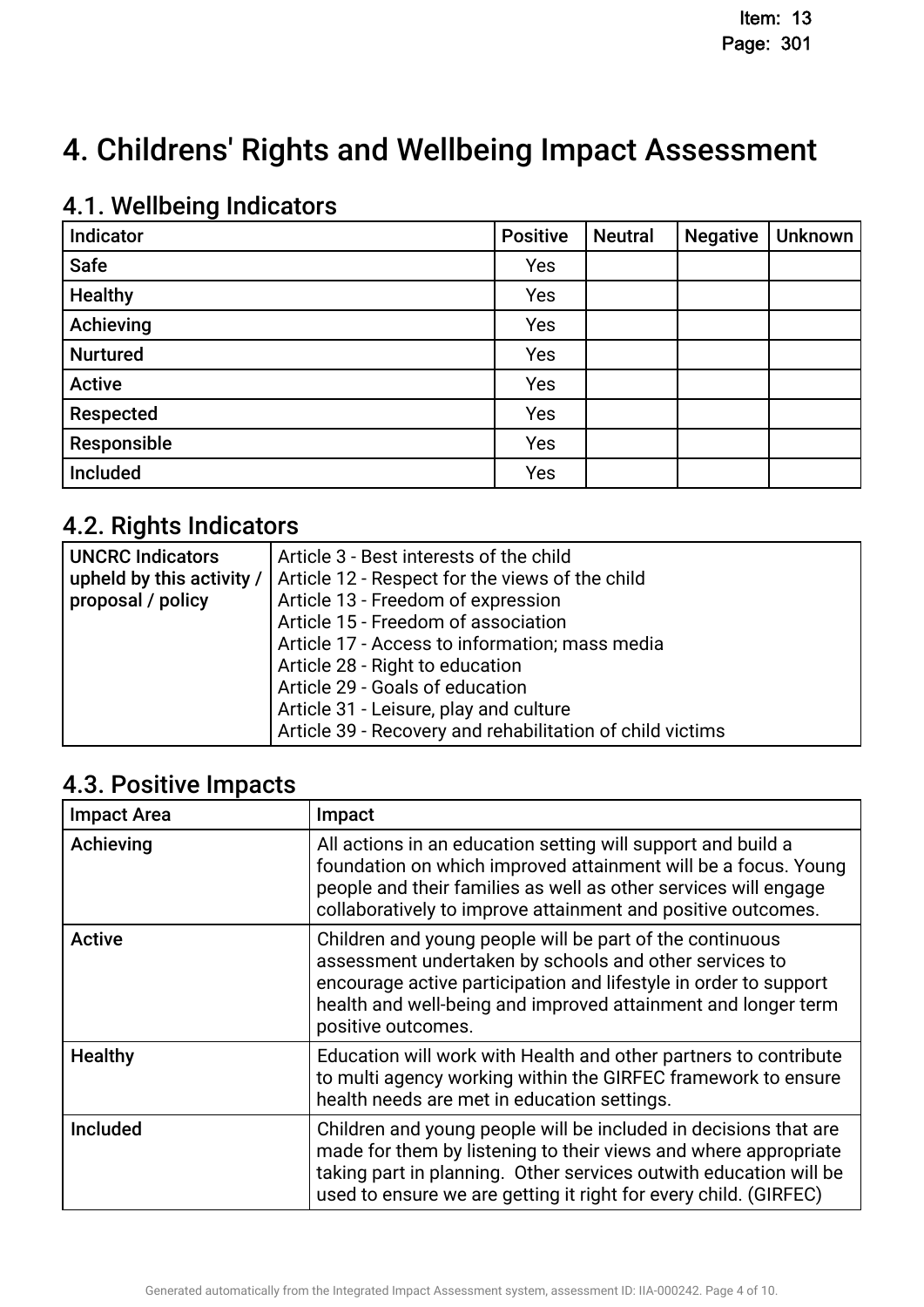| <b>Impact Area</b> | Impact                                                                                                                                                                                                                              |
|--------------------|-------------------------------------------------------------------------------------------------------------------------------------------------------------------------------------------------------------------------------------|
| <b>Nurtured</b>    | Schools will continue to adopt a nurturing approach to children<br>and young people, based on historic training and continued<br>emphasis on trauma informed practice.                                                              |
| Responsible        | Children and young people views and opinions will be heard via<br>embedded practice where hearing their voice is the norm and an<br>expected and planned activity through all interactions and<br>interventions with our children.  |
| Respected          | Training, discussion and a deeper understanding of The Promise<br>and a trauma responsive approach will demonstrate through<br>language and actions that our children and young people are<br>respected in their education setting. |
| <b>Safe</b>        | Children will know that schools are a place of safety and where<br>their rights will be upheld.                                                                                                                                     |

### 4.4. Evidence

| <b>Type</b>       | <b>Source</b>                                                            | It says?                                                                                                                                                                                                                 | It Means?                                                                                                                                                                                                                                                                                                                                    |
|-------------------|--------------------------------------------------------------------------|--------------------------------------------------------------------------------------------------------------------------------------------------------------------------------------------------------------------------|----------------------------------------------------------------------------------------------------------------------------------------------------------------------------------------------------------------------------------------------------------------------------------------------------------------------------------------------|
| Other<br>Evidence | Scottish<br>Attainment<br>Challenge<br>2015-2020<br><b>Impact Report</b> | Data shows that care<br>experienced children and<br>young people have a slightly<br>reduced rate of attendance,<br>lower attainment, and a<br>higher exclusion rate than<br>their peers who are not care<br>experienced. | As a local authority we must<br>find out why there are<br>differences in attainment and<br>achievement between care<br>experienced children and<br>young people and those who<br>are not. Then we need to<br>decide, with the young<br>people's views at the centre,<br>how we close the attainment<br>gap and promote positive<br>outcomes. |

## 4.5. Accounting for the Views of Children and Young People.

Children and young people's views have been and are continuously sought through care experienced groups in Academies, the Young Person's Organising and Campaigning Group as well as discussions with individuals and their representatives. Using digital platforms as a tool for engagement and sharing of useful information will be presented to young people for evaluation and future planning of engagement

## 4.6. Promoting the Wellbeing of Children and Young People.

Groups, opportunity for individual interaction as well as digital tools will allow children and young people a varied choice in how to share views and gain information. It is planned that these activities will be developed by the young people with the guidance of adults facilitating this.

## 4.7. Upholding Children and Young People's Rights.

Children and young people will be given opportunities to share their views and also shape how the process of sharing views and opinions are improved and their ideas are acted on. Their ideas will form the basis for new projects and developments in how they learn, access services and help teachers and others understand their own unique contexts.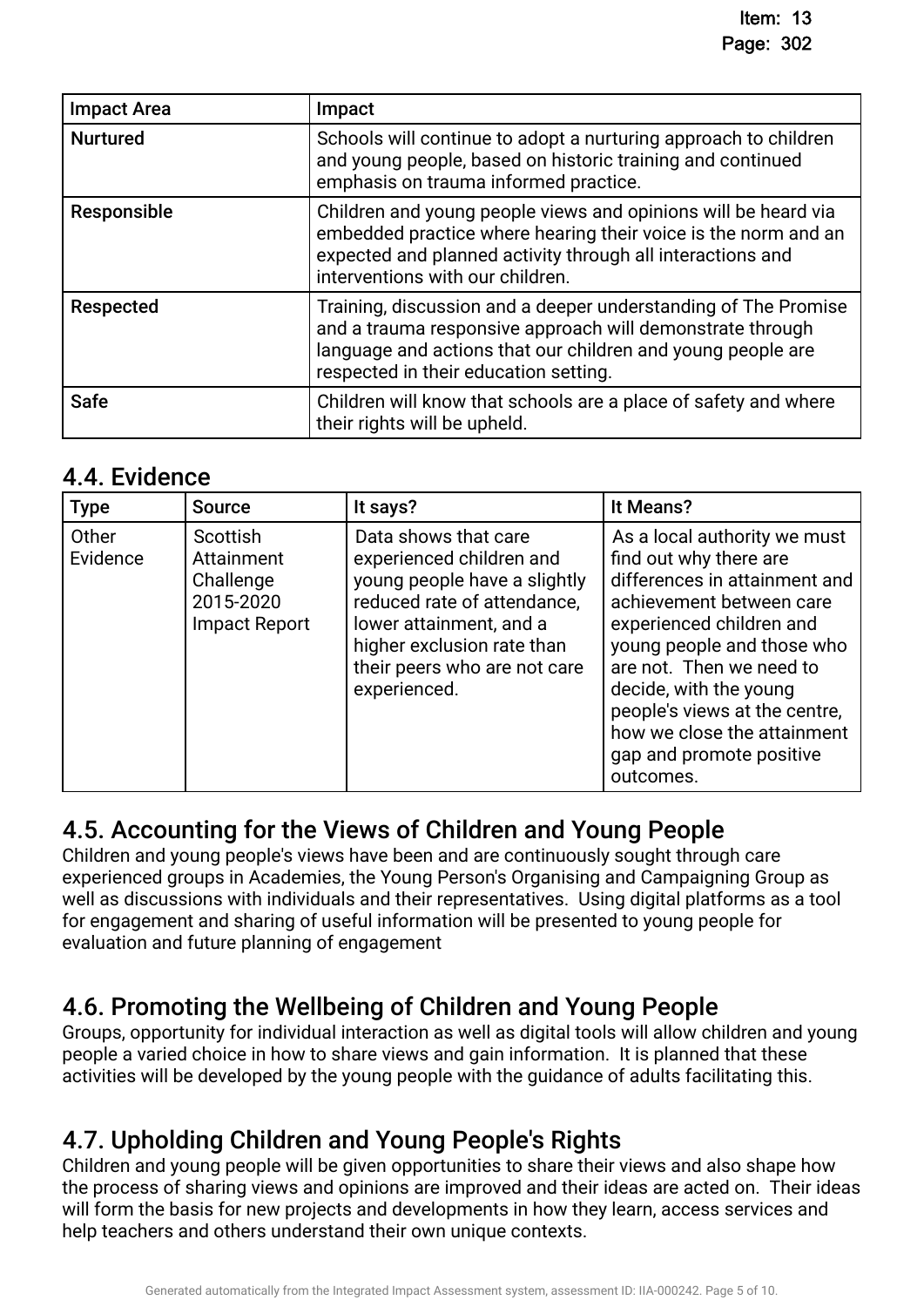## 4.8. Overall Outcome

No Negative Impacts Identifed.

All actions are to improve attainment and positive outcomes and uphold their rights.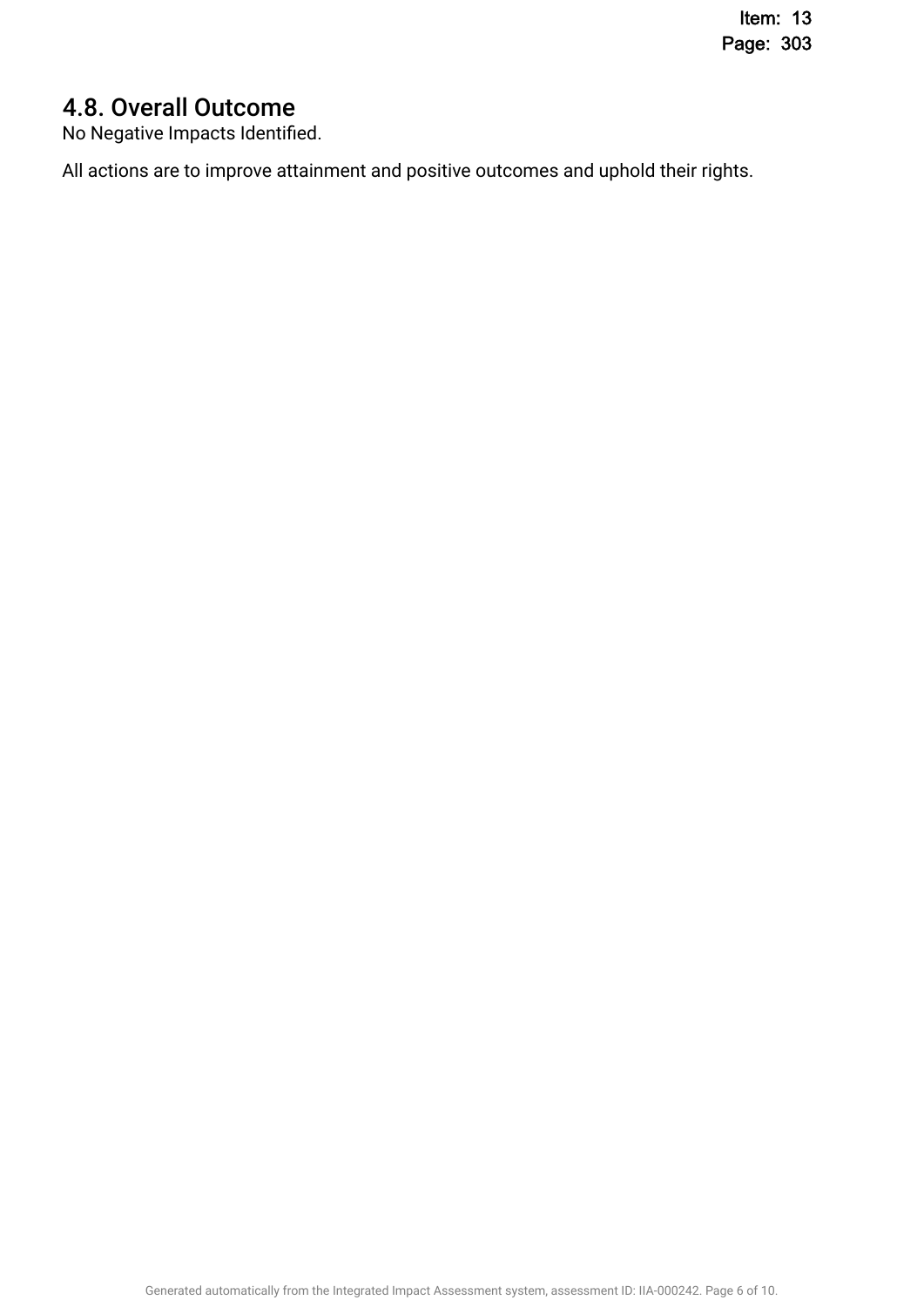# 5. Equalities and Fairer Scotland Duty Impact **Assessment**

## 5.1. Protected Groups

| <b>Indicator</b>                     | <b>Positive</b> | <b>Neutral</b> | <b>Negative</b> | <b>Unknown</b> |
|--------------------------------------|-----------------|----------------|-----------------|----------------|
| Age (Younger)                        | Yes             |                |                 |                |
| Age (Older)                          |                 | Yes            |                 |                |
| <b>Disability</b>                    | Yes             |                |                 |                |
| Race                                 | Yes             |                |                 |                |
| <b>Religion or Belief</b>            | Yes             |                |                 |                |
| <b>Sex</b>                           | <b>Yes</b>      |                |                 |                |
| <b>Pregnancy and Maternity</b>       |                 | Yes            |                 |                |
| <b>Sexual Orientation</b>            | Yes             |                |                 |                |
| <b>Gender Reassignment</b>           | Yes             |                |                 |                |
| <b>Marriage or Civil Partnership</b> |                 | Yes            |                 |                |

## 5.2. Socio-economic Groups

| Indicator                   | <b>Positive</b> | <b>Neutral</b> | <b>Negative</b> | Unknown |
|-----------------------------|-----------------|----------------|-----------------|---------|
| Low income                  | Yes             |                |                 |         |
| Low wealth                  | Yes             |                |                 |         |
| <b>Material deprivation</b> | Yes             |                |                 |         |
| Area deprivation            | Yes             |                |                 |         |
| Socioeconomic background    |                 | Yes            |                 |         |

## 5.3. Positive Impacts

| <b>Impact Area</b>         | Impact                                                                                                                                                                                                                                                                                                                  |
|----------------------------|-------------------------------------------------------------------------------------------------------------------------------------------------------------------------------------------------------------------------------------------------------------------------------------------------------------------------|
| Age (Younger)              | The VHT will take part in projects that explore and promote<br>collaborative working across services and third sector agencies<br>to provide timely and appropriate support for our young children<br>and their families. Encouraging a trauma informed response<br>from educators towards children and their families. |
| <b>Disability</b>          | Underpinned by the UNCRC every child has the right to an<br>education and Plan 21-24 of which Aberdeenshire is aiming<br>towards, children and young people "in care" will have access to<br>intensive support to meet their education and health needs.                                                                |
| <b>Gender Reassignment</b> | All actions outlined in the report will promote inclusion and<br>where needed will remove barriers and enhance the support<br>structure around individuals and families. Their views and<br>opinions will be listened to to help shape the service we provide.                                                          |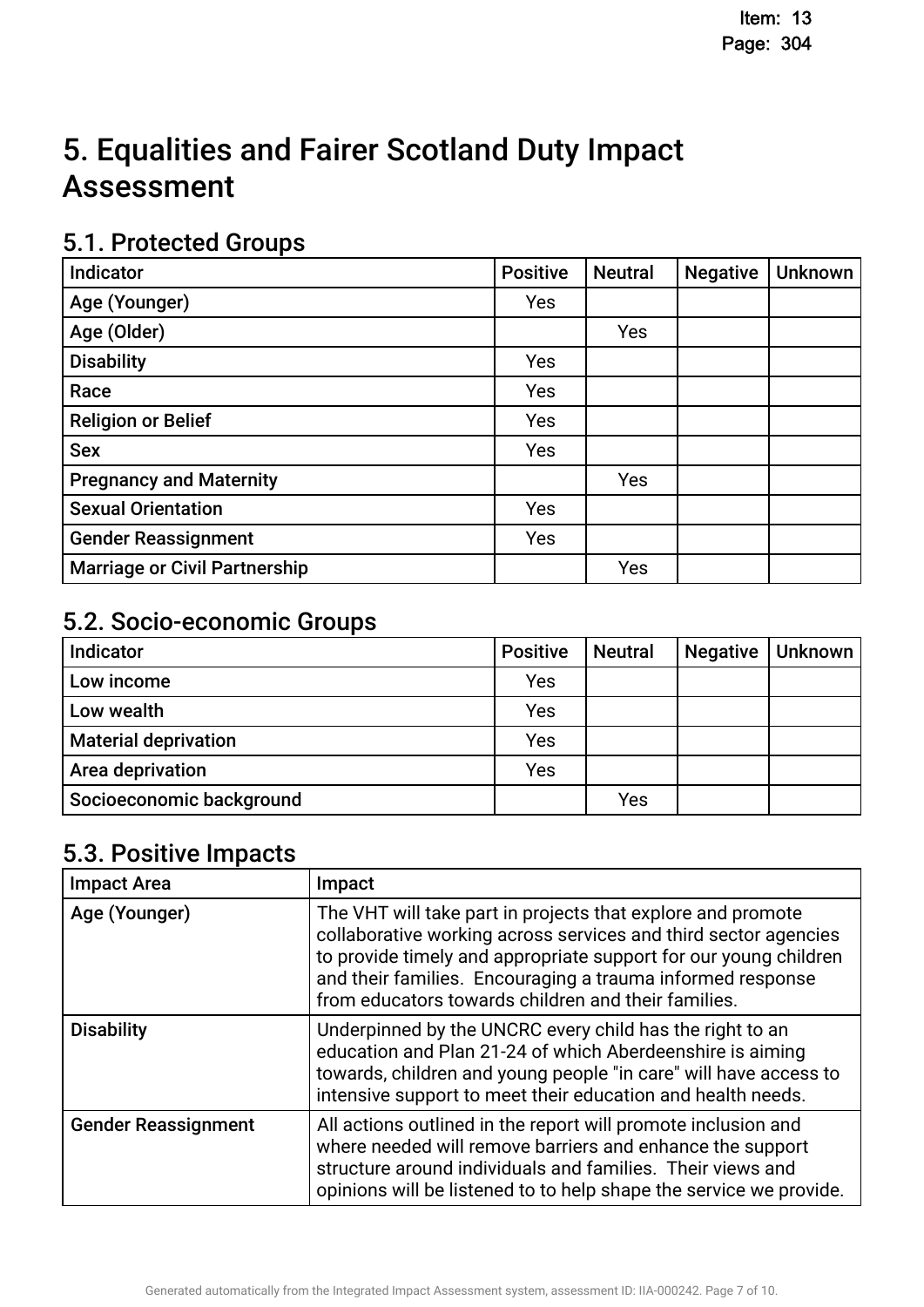| <b>Impact Area</b>          | Impact                                                                                                                                                                                                                                                                                                                                                                                                              |
|-----------------------------|---------------------------------------------------------------------------------------------------------------------------------------------------------------------------------------------------------------------------------------------------------------------------------------------------------------------------------------------------------------------------------------------------------------------|
| Race                        | Through The Promise work undertaken across Aberdeenshire,<br>elements of family support will include non-stigmatising<br>approaches, underpinned by children's rights, working with family<br>assets and making sure families and young people have<br>empowerment and agency in the support being offered.                                                                                                         |
| <b>Religion or Belief</b>   | Aberdeenshire Council have pledged to keep The Promise and<br>within Plan 21-24 we aim to support families underpinned by<br>Children's Rights, Article 2, non-discrimination, Article 14,<br>freedom of thought, belief and religion through intensive family<br>individual support where needed. Understanding people's needs<br>including their beliefs is fundamental in getting the support right<br>for them. |
| <b>Sexual Orientation</b>   | All care experienced children and young people, along with their<br>families will be supported to thrive according to their needs.<br>Main focus of the VHT is to improve attainment and positives<br>outcomes and the route to this is varied. Removing barriers,<br>stigma and maintaining inclusion are important in this role.                                                                                  |
| <b>Sex</b>                  | Underpinned by Children's Rights, Article 2 non-discrimination,<br>throughout all activities and projects, professionals will be alert<br>to sex discrimination within families and organisations and be<br>pro-active in ensuring whole family support and a good<br>childhood is happening.                                                                                                                       |
| Area deprivation            | Working with other services and agencies across Aberdeenshire<br>and communicating the varying needs across the region,<br>communication will be at the heart of planning, listening to the<br>real life issues and challenges and using this evidence to plan<br>better.                                                                                                                                           |
| Low income                  | A major focus in schools is to reduce the cost of the school day<br>and as part of the projects outlined we must ensure that in<br>Aberdeenshire we remove the barriers some of our care<br>experienced pupils may face when engaging with education and<br>various linked activities.                                                                                                                              |
| Low wealth                  | As with low income, barriers to educational activities need to be<br>removed, cost of the school day needs to be implemented when<br>planning activities and our aspirations need to be high for our<br>families and young people, where we remove the barriers<br>associated with low wealth and create a change culture where<br>recognise and foster ambition.                                                   |
| <b>Material deprivation</b> | Working with other services and agencies in a symbiotic way to<br>support our families and individuals without delay, bureaucratic<br>processes or stigma to ensure everyone has what they need in<br>order to thrive.                                                                                                                                                                                              |

## 5.4. Evidence

| savs <sup>r</sup><br>vne]<br><b>Source</b><br>Means? | - |  |  |  |
|------------------------------------------------------|---|--|--|--|
|------------------------------------------------------|---|--|--|--|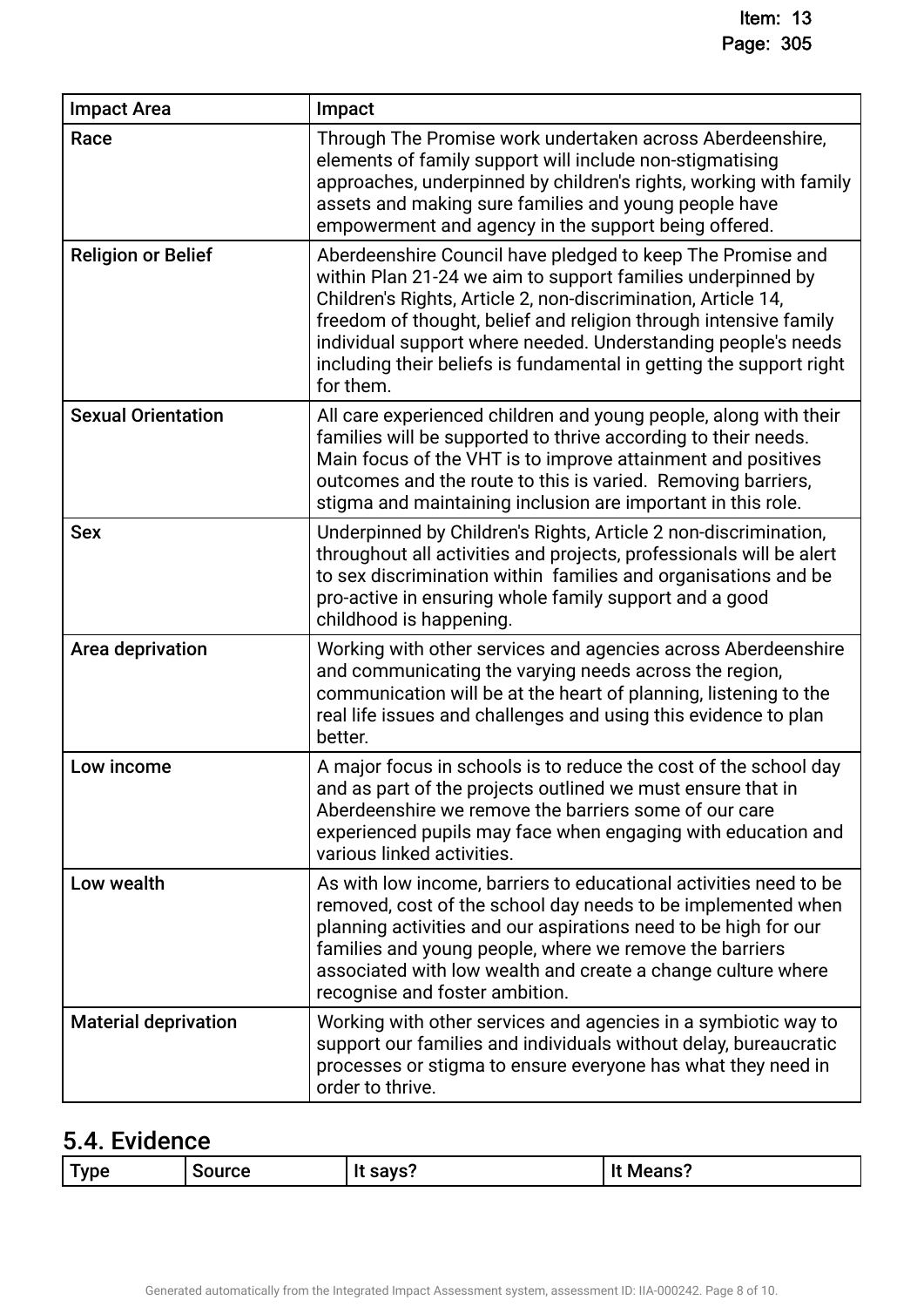| <b>Type</b>       | <b>Source</b>                                                     | It says?                                                                                                                                                            | It Means?                                                                |
|-------------------|-------------------------------------------------------------------|---------------------------------------------------------------------------------------------------------------------------------------------------------------------|--------------------------------------------------------------------------|
| Other<br>Evidence | Scottish<br>Attainment<br>Challenge<br>2015-2020<br>Impact Report | Care experienced children<br>and young people have a<br>lower attainment and<br>positive outcomes compared<br>to their peers who do not<br>have experience of care. | Actions need to promote<br>improved attainment and<br>positive outcomes. |

## 5.5. Engagement with affected groups.

Surveys and engagement consultations on substance misuse, corporate parent meetings called "Twilight" sessions, newly formed care experience groups in academies and individual communications with young people and carers/parents.

### 5.6. Ensuring engagement with protected groups.

Communication directed at all young people and families with experience of care.

## 5.7. Evidence of engagement.

This is on-going and will form the basis of work over the coming session.

## 5.8. Overall Outcome

No Negative Impacts Identifed.

All actions are to promote improved attainment and positive outcomes for children and young people.

## 5.9. Improving Relations.

Clear communication, relationship and trust building between services and agencies, clarity of purpose and effective collaborative working and professionalism by fully understanding and acting on The Promise.

## 5.10. Opportunities of Equality.

The VHT will ensure the education service know and begin to understand why The Promise is needed and how we ensure our young people get the same opportunities as those children who have not experienced care.